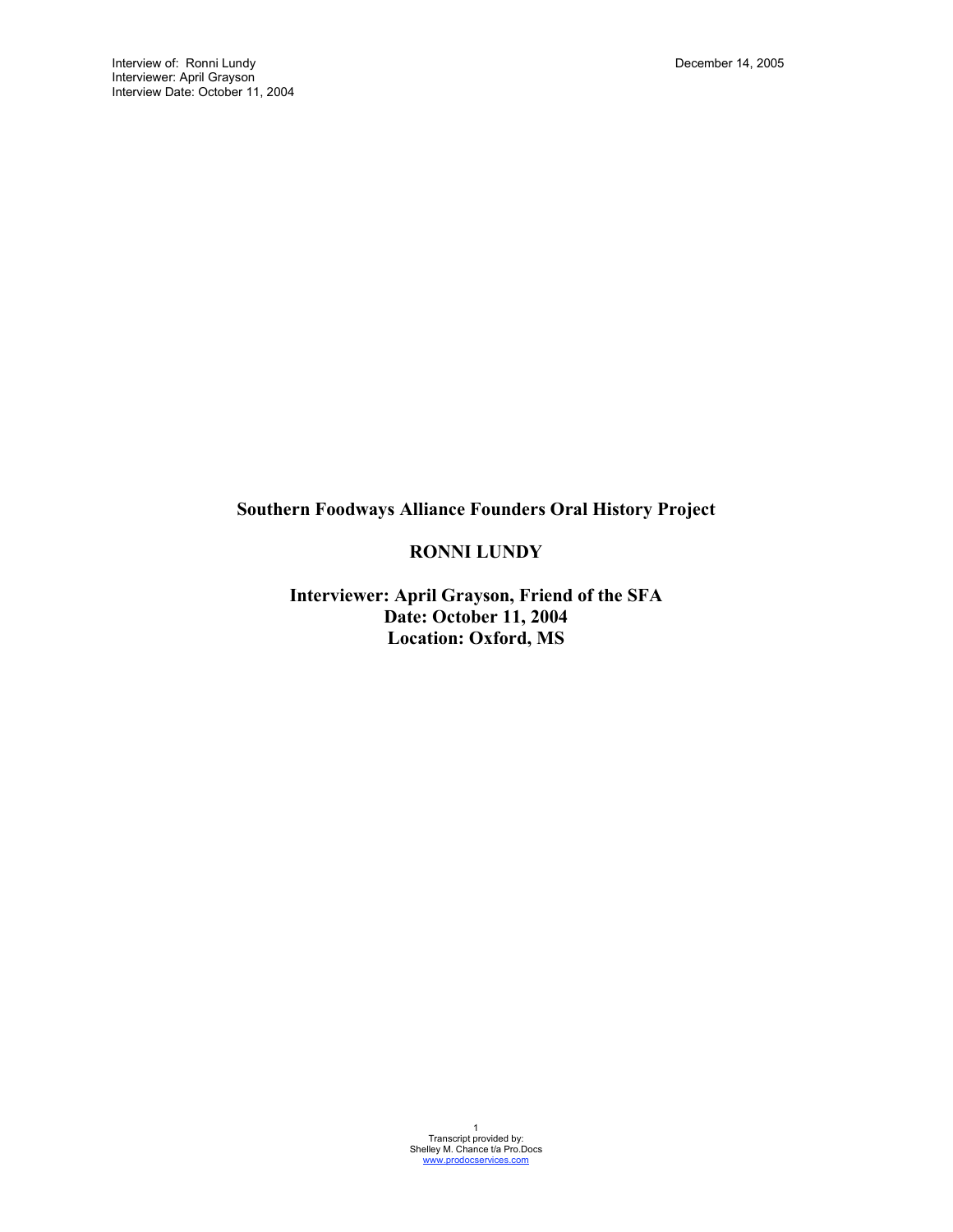**[Begin Ronni Lundy]**

0:00:00.2

**April Grayson:** This is April Grayson interviewing Ronni Lundy on October 11, 2004 in Oxford, Mississippi, just following the Southern Foodways Symposium. Thank you. I was wondering if you could tell me how you became involved with SFA [Southern Foodways Alliance].

0:00:27.9

**Ronni Lundy:** I'm sure John Egerton roped me into it, and I'm sure that--that 90-percent of your interviews begin that way you know. **[***Laughs***]** I--there have been a couple of attempts to form an organization around the concept of Southern food. Two that I was aware of that--that had been I think maybe perhaps a little more limited in their scope than SFA, actually is and John Egerton saw an opportunity when the Center for--is it the Center for--?

0:01:06.1

**AG:** It's the Study of--.

0:01:05.8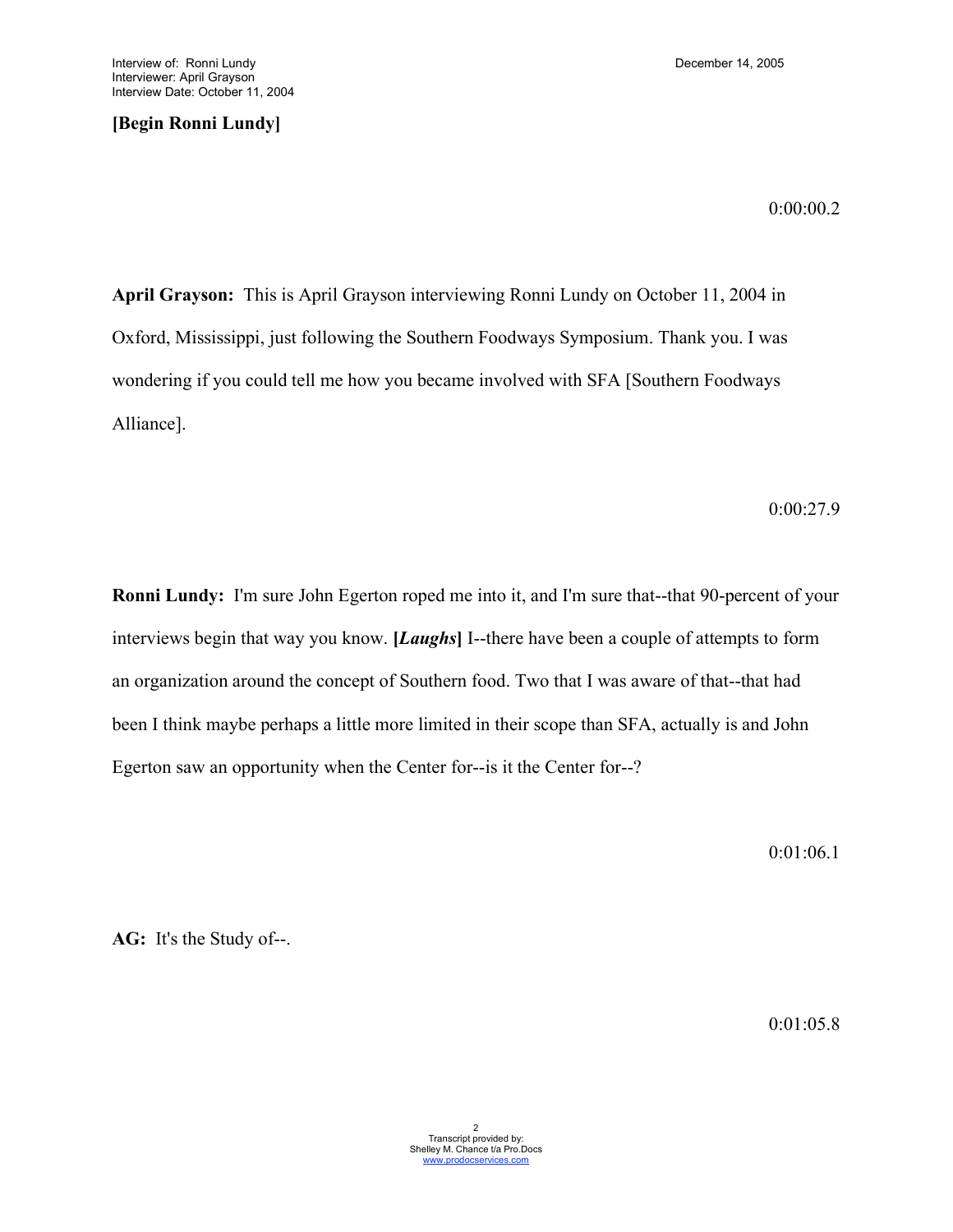**RL:** It's the Study of Southern Culture--thank you; I--I always just call it *The Center* you know; so **[***Laughs***]**. So right when the Center--when the Center expressed a willingness to house us and to help us with a Director, John Egerton saw this great opportunity. And the wonderful thing that he did was instead of going to one or two people that he was close to, he went to I think there are 50 of us, and said *would you be willing to come in on the ground floor and be involved with this, you know; contribute ideas*; and he--I--to me it's the key to this organization that from the very outset there was a choice made to make it inclusive--not an exclusive organization. You know, there are other food organizations that you have to be invited to join; there are other food organizations that you actually have to meet a professional criteria--some even a test in order to be a part of; more common is that there are other organizations that just tend to gravitate around a core kind of clique group of people who want to hold onto their turf and territory. And you know, John is the person who--who said years ago that the difference--that the defining thing about Southern food and--and most folkway foods is that--as opposed to formal food instruction- -is that it doesn't say you must learn to do this and you may never do it as well as I do. It says everyone is welcome at the table.

So--so I was one of the people welcomed to the table, and I was very pleased to be included. I was unable to attend the first conference, but we have forgiven him at last. We're in the seventh year now but in that first year, John T. Edge, who is usually much smarter than this scheduled the conference on Kentucky Derby weekend. We do not know what he was thinking. **[***Laughs***]** It would be somewhat like having a Jewish Food Conference scheduled during Yom Kippur and **[***Laughs***]** I was like--it was just not a good idea. So you know but--but he has since seen the error of his ways, and we now hold it in the fall, and we wisely jump it around to accommodate the University of Mississippi football weekends. We--we all understand now that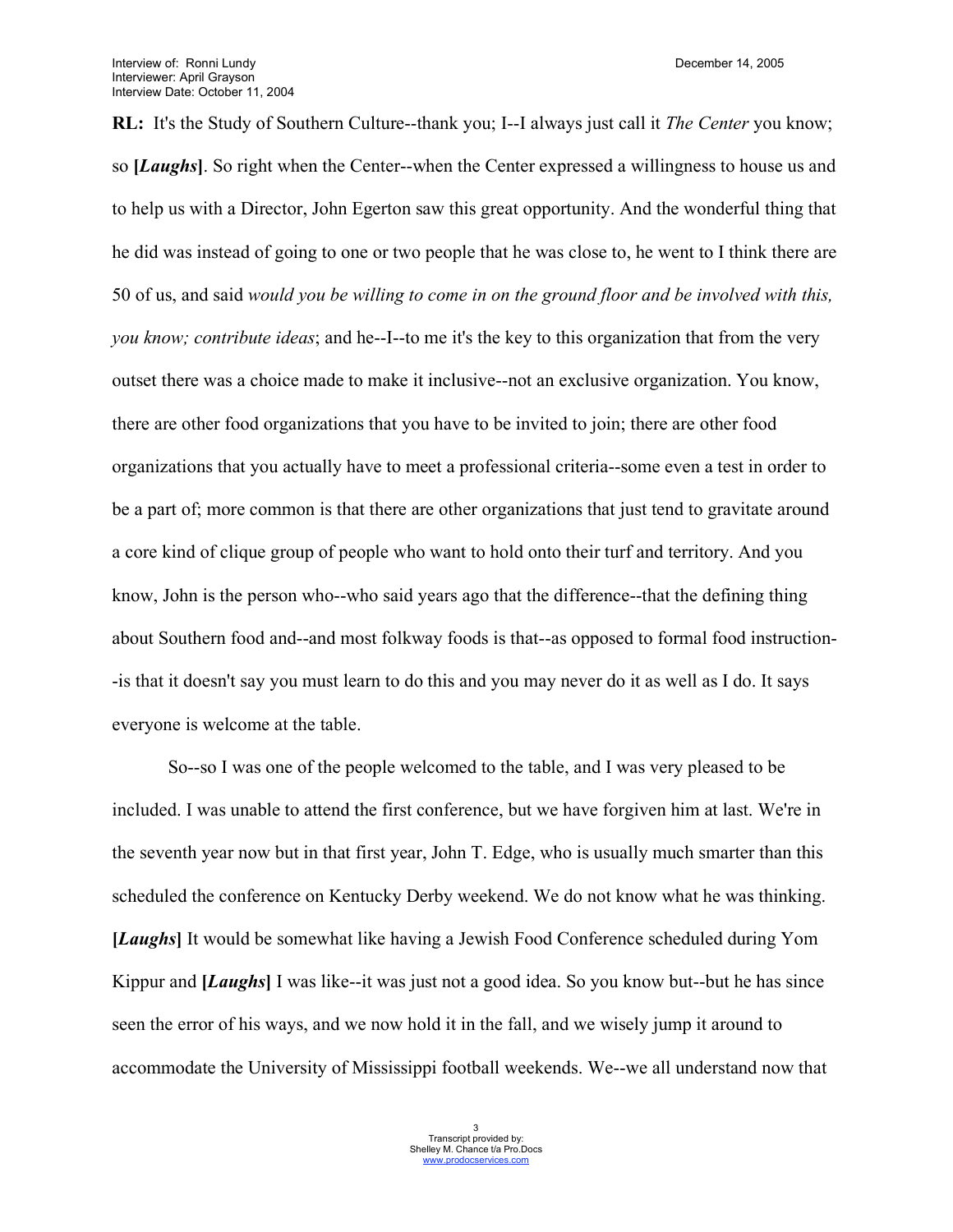there are certain things that are very important. And--and I've been coming since the second--the second conference; I've attended all conferences except one and have been a member of the Board and got--and--and--and freely--freely offer my opinion whether it's requested or not. **[***Laughs***]**

## 0:04:11.4

**AG:** That's great; the two organizations that you mentioned early on--was that the ASFI, the American Southern Food Institute and Society for Preservation and Revitalization of Southern Foods?

0:04:25.5

**RL:** Yes; I think so. I'm--I'm 90 percent sure that that's so. If--if--if the John(s) say that's what we're referring to, that is what we're referring to. Interestingly enough, I had read about both of those organizations but had never been involved with them and--and they seem to be I think by virtue of the--the sheer mechanics of it they seem to be much more regionally focused--that--that they dealt with the people that were immediately in their regions. And--and Southern Foodways again reached out to every area that can be defined as Southern and also consciously included people who were not working in the South but working in a Southern food vernacular.

0:05:19.3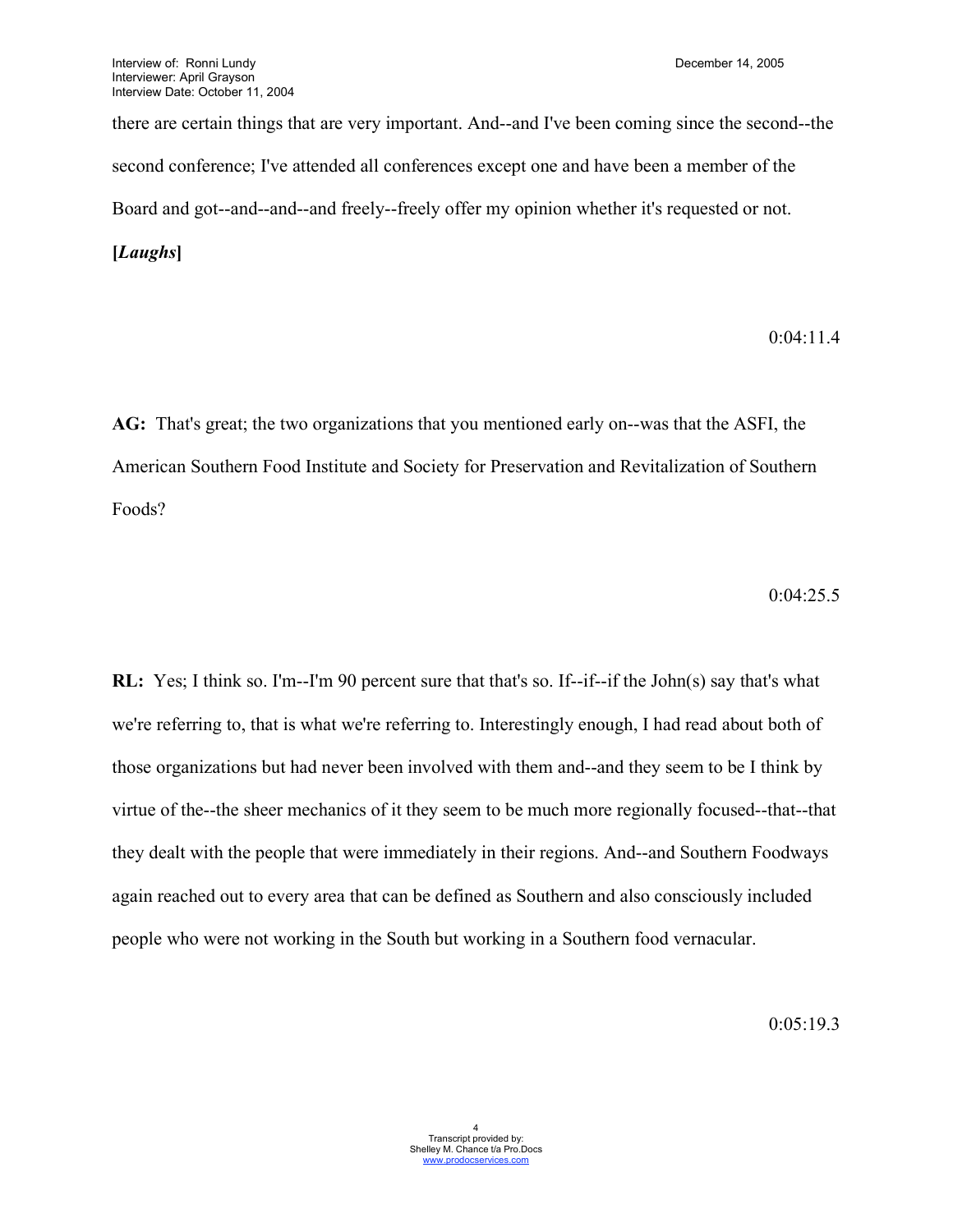**AG:** So do you think that inclusiveness is what has helped SFA survive as opposed to the other earlier--?

0:05:26.5

**RL:** Oh, I think it's what defines us; I think it is our greatest glory. I think it is the really--the core reason for this organization and it--and it comes through on so many levels--not just this geographic inclusiveness but there has been consciously from the outset we have verbalized that this is also an organization that includes all races and ethnicities and all classes of people from the South and--and--and that is very, very important to the survival of this organization. I don't think that those organizations--I don't know enough about those organizations to say this fully but I have no sense that they were attempting to be exclusive, but I think that they were limited by the--the support that they had. But the--you know it--it's such a boon to us just to have the shear physical support of the University of Mississippi--Mississippi, the Center for the Study of Southern Culture and--and to have someone like John T. Edge, who has been our Director from the get-go, who is just a Jack Russell Terrier of a director. **[***Laughs***]**

0:06:46.8

**AG: [***Laughs***]** Good word.

0:06:47.5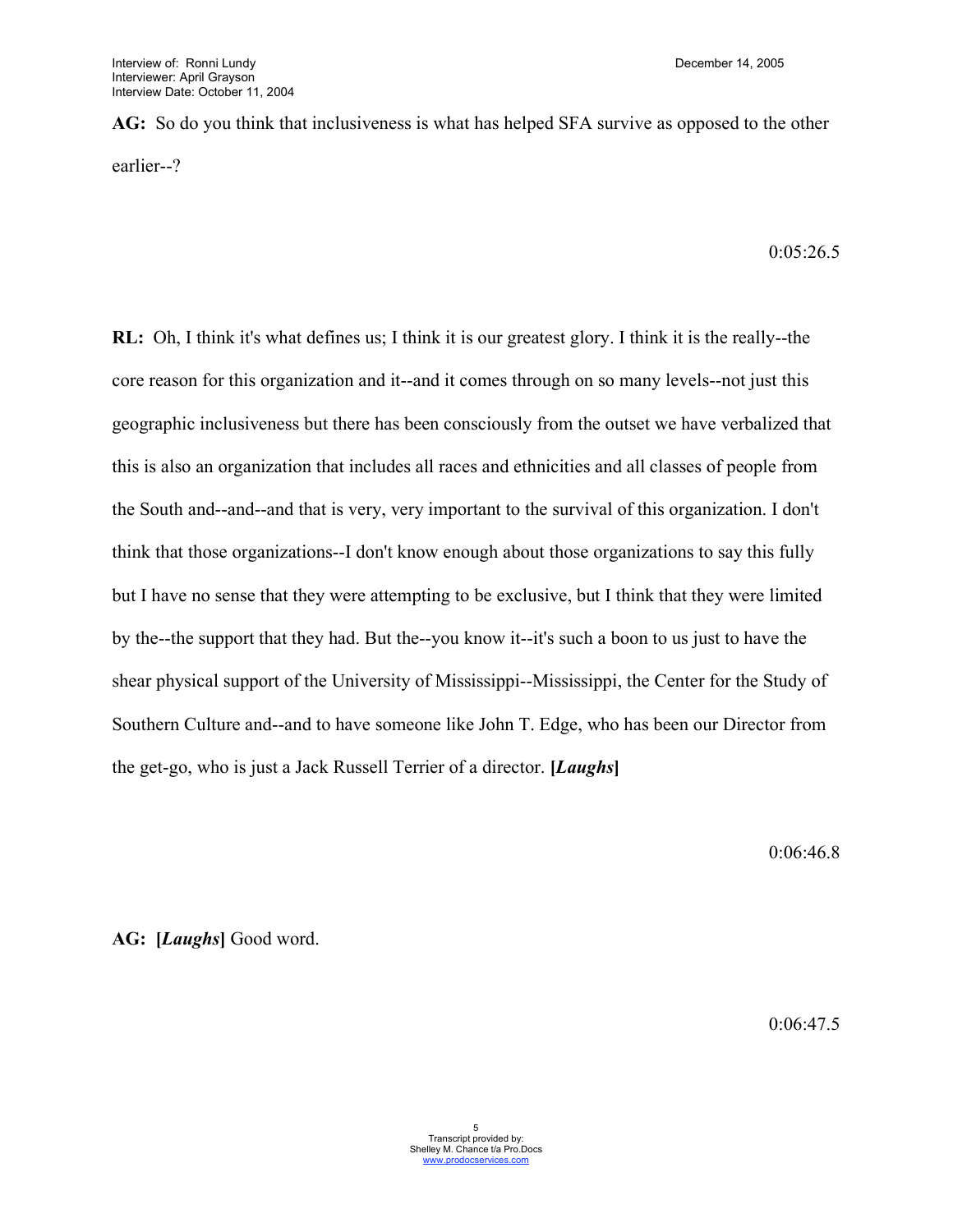# **RL:** Yeah, he'll bite my ankle for that. **[***Laughs***]**

0:06:52.1

**AG:** So you mentioned the meeting, the--the first meeting that was scheduled on Derby--on

Derby weekend.

0:06:59.3

**RL:** Right.

0:06:59.8

**AG:** Was that the organization meeting in Birmingham?

0:07:02.2

**RL:** No; I was not at the organizational meeting in Birmingham either and I can't--I--I--there are several things that--that were happening all at the same time at that time, including a family illness of my mother, which I was the primary person dealing with. So I was not able to go to Birmingham, which truly broke my heart. I was a little indignant over the Derby fiasco **[***Laughs***]**, you know, and I--have we mentioned that I'm a Kentuckian? And I'm sure that **[***Laughs***]**--I'm sure that that's evident by this point.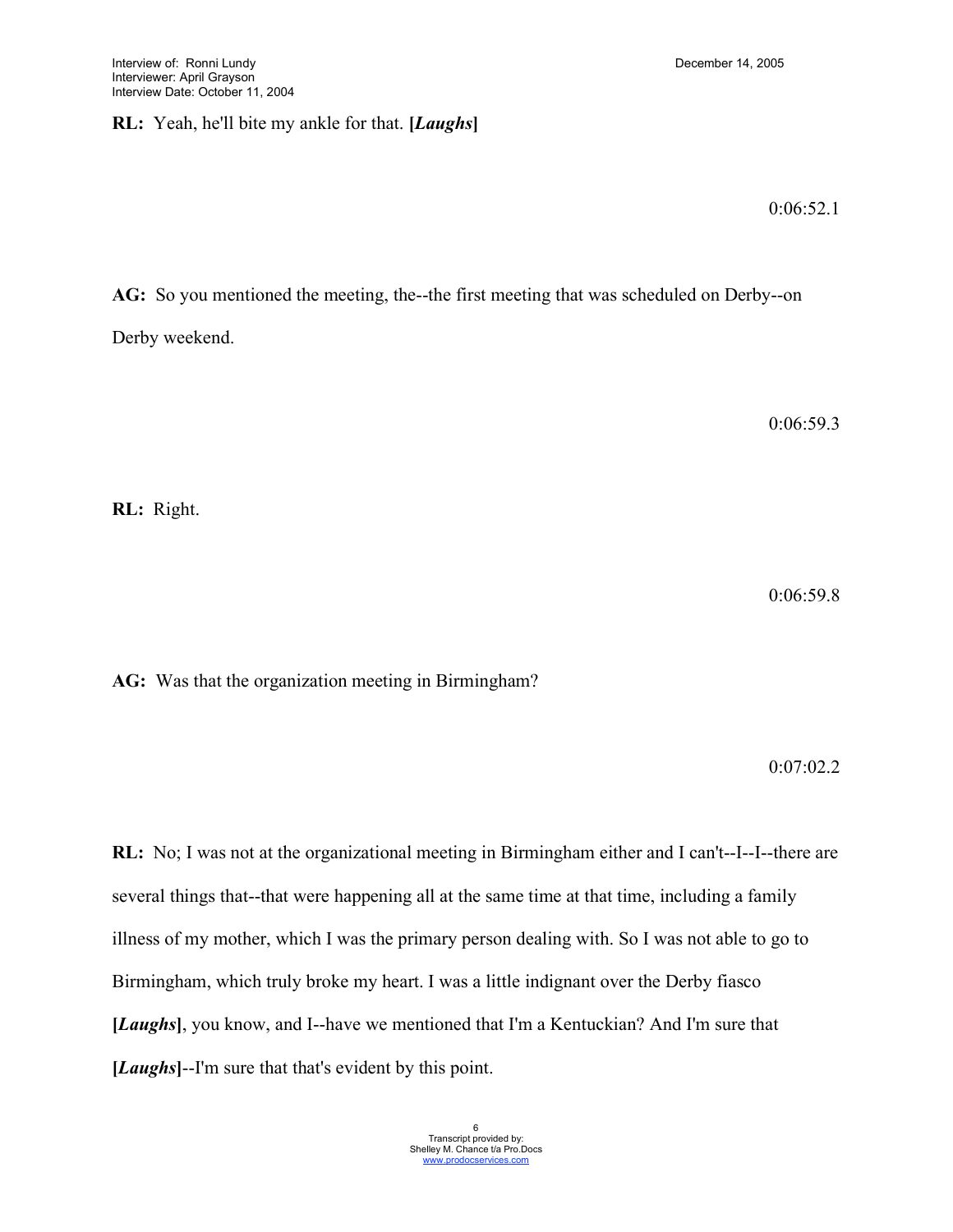But I could not wait to get here for the second conference which is--is the first one that I attended and forever remains an--an extraordinary event to me for--for many reasons.

0:07:50.4

**AG:** Could you share some of those reasons?

0:07:51.7

**RL:** Well first of all there is--there's the nature of this--of this group that when they assemble **[***Dog Barking***]** it is--dogs--you do not need to be on here. Okay; well we'll pause here. The--the nature of the--of the group when we meet is--first of all these are such incredibly bright people that there is all of this stimulating, intellectual conversation but they are so warm also that it is very much--I have missed my family reunions. We used to have two a year when I was a child and they stopped probably when I was in my teens. We started, you know the families moving away, we're losing the fabric of--of cousins; I'm--I'm still of that generation where I grew up running with all my cousins and spending time with them. My daughter has very little awareness of that. She has--she does have relationships with some cousins but they have--not--not anything like--like mine was. And--and so we stopped having family reunions on a regular basis when I was in my teens and only occasionally get together. This is like a family reunion for me, so that- so there's an emotional level where that's true and where this organization has in fact responded on a very personal level to be a support system. Okay; we'll stop again because--. **[***Dog Barking***]**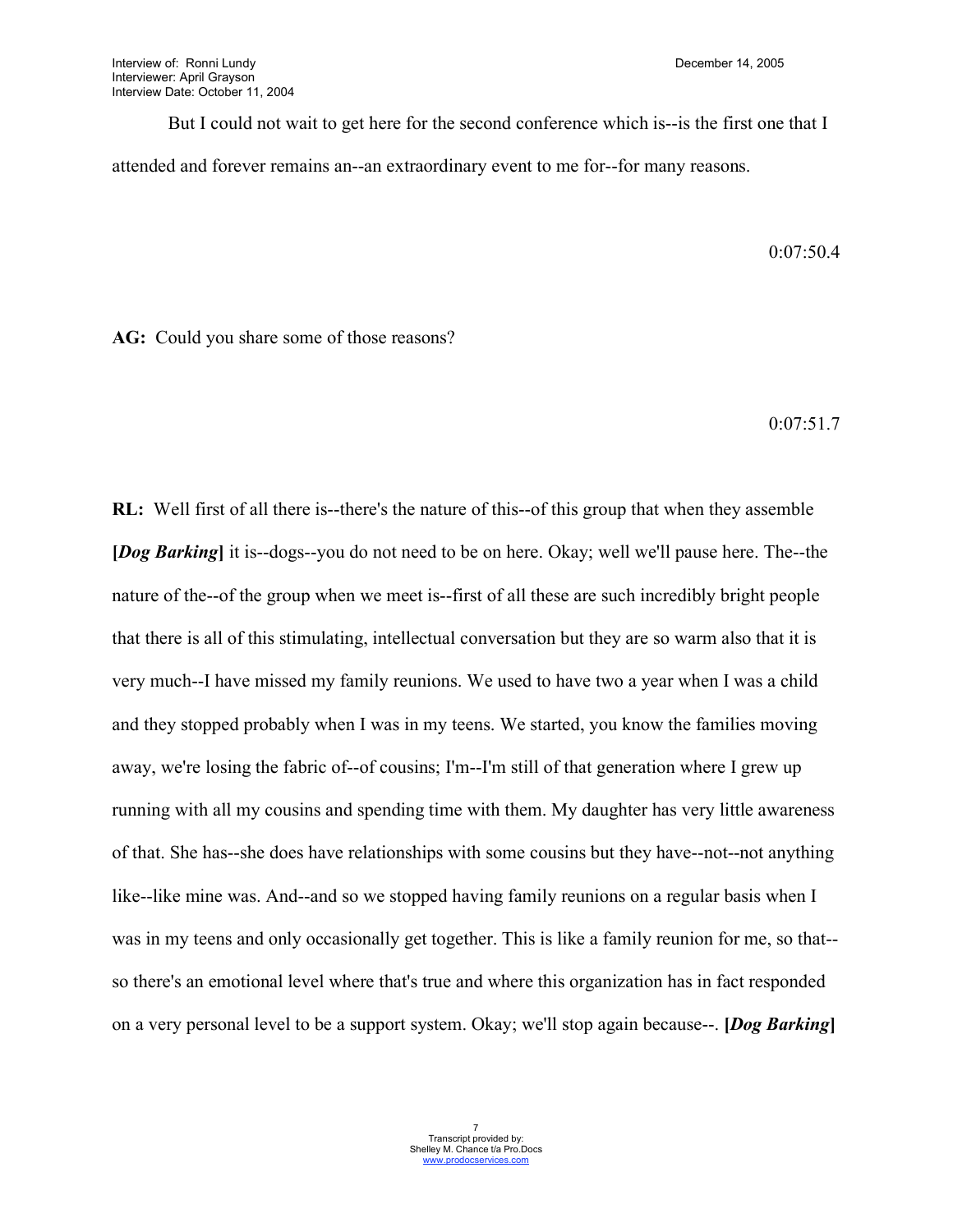It was--it was an extraordinary experience for me to be on the campus of the University of Mississippi--meeting on the campus of the University of Mississippi. I am 55 years old; so I grew up during the Civil Rights Movement and it was the defining experience of my life, the defining experience of my political consciousness. My parents were very liberal and very conscious of what was going on. We discussed the Civil Rights Movement. We read everything we could get our hands on, saw it on television and experienced it, and the University of Mississippi had meant one thing to me and--and that was it was an--an icon of prejudice and segregation, fear, you know. I drove through Philadelphia or past the turnoffs for Philadelphia and Mississippi; it's very, very iconic in--in an incredibly powerful way and there was a time in my life when I actually said I would never set foot in the state of Mississippi. And I had since discovered I've been coming through and stopping and had discovered things were changing here, but I--I went over to Bernard Observatory, and I spoke at the end of that [Foodways] conference. I was the last speaker. And the first night that I was here, I was driving through the back woods on the way to Taylor Grocery with Vertamae Grosvenor in the car and we were hysterical. We were--we were giggling and going *can you believe; here we are a white girl and a black girl driving down the back roads of Mississippi and we're not running from anybody. We're running to a group of people that welcome us and--and are glad to see us*? And then I stood up in front of that group and saw black and white faces together in--in a genuine communion, you know. There is no other way to describe this organization besides just one great big communion for a whole weekend in this place. And I thought you know we moved glacially and yet sometimes you get to stand back and see where the--the glacier was and where it has come to and how it has diminished in size. It's still enormous but it has diminished so incredibly in size, and--and it was an extraordinary--extraordinary experience, you know. And the fact that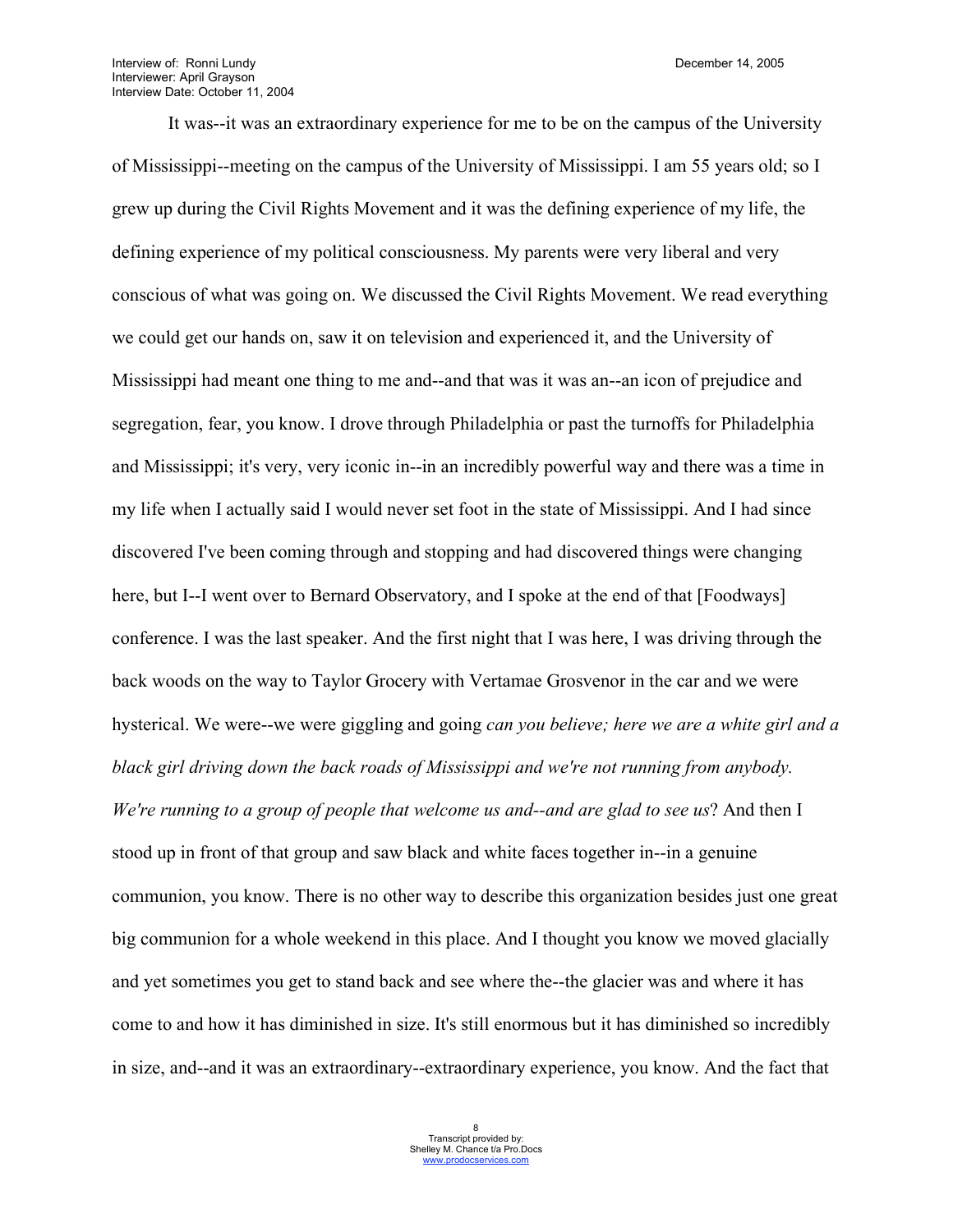we have been breaking bread, particularly cornbread with no sugar in it, all through that weekend together was--was really incredible--really incredible.

It's--it--nothing else that would have made me devoted to this organization and to its cause. And--and this weekend as you know seven--the seventh meeting, we met to discuss directly race and food and we're in a larger space now. We're not back in Bernard Observatory. But we discussed with such honesty and fierceness; we said the kinds of things to each other that families say to each other. There were bruised feelings, there were wounds opened and there was balm applied and wounds--wounds healed and nourishment given and we continued to be true to that initial vision that through food we not only are going to explore the past of the South, but we're going to shape the future of the South in a way that is going to be rich and inclusive and- and full of respect and love for one another. And I do--it gives me great joy to be involved in an organization like that.

#### 0:13:47.7

**AG:** Do you think it's fair to say that--that kind of conciliation and inquisitives was part of your original vision for the organization, or--or what was your vision at the onset and how has it changed?

#### 0:14:01.6

**RL:** It certainly--it certainly is--is what John Egerton presented to me as the possibility for this organization. He is--he is a unique person and of course we say his name a lot and you know we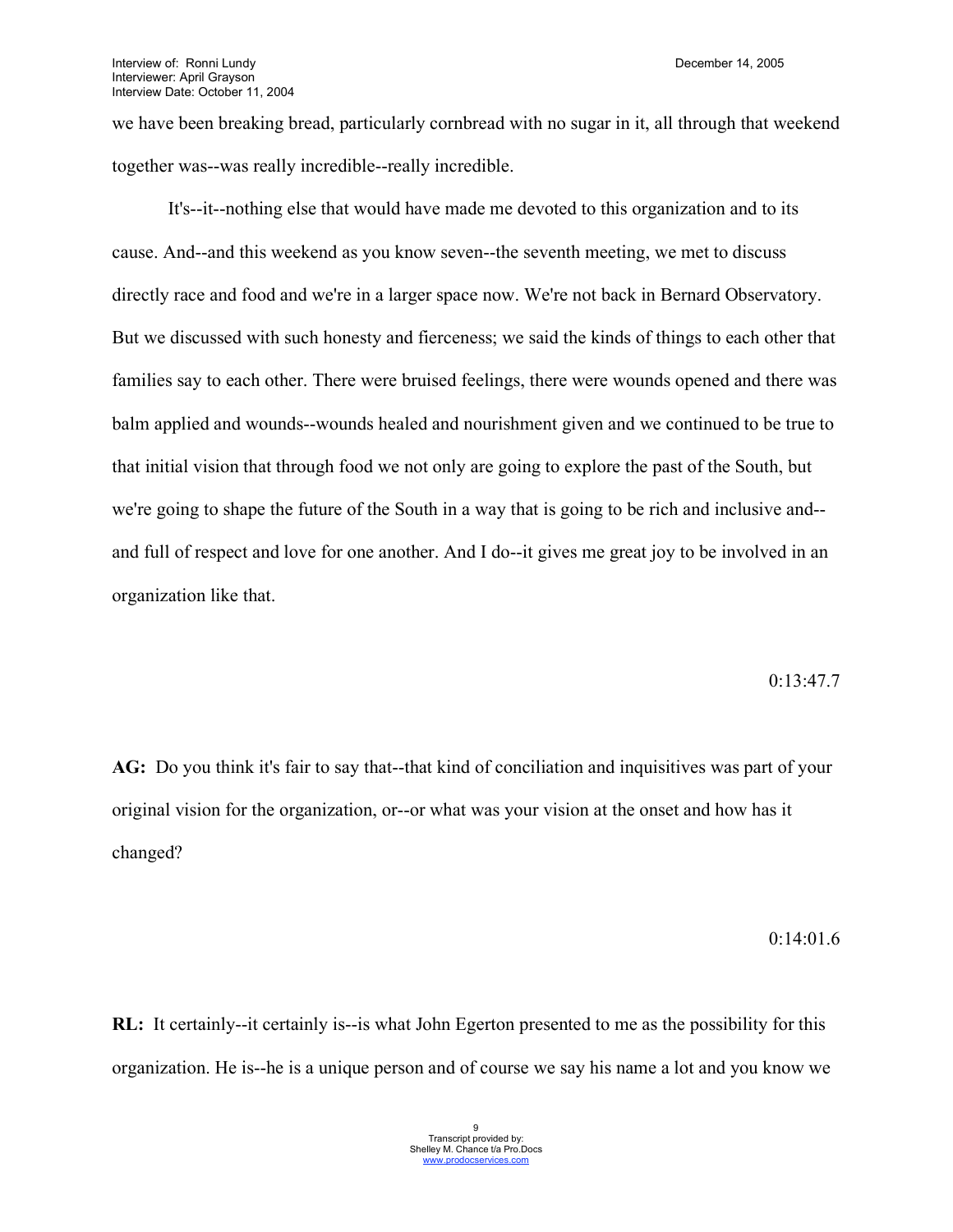have a joke that we were all going to get bumper stickers that said WWJED [What Would John Egerton Do?] [*Laughs*] But John is an extraordinary person because he comes into this organization as the definitive Southern foods scholar. You know there are many of us--well I won't even include myself as a scholar, but there are many in this organization who have made the scholarship of Southern food their life's work and have contributed enormously. John is the synthesizer of all that; he's the person who can take the obscure and the arcane and the abstract and the particular and shape it together into a vision that he can then present in very clear language to a much larger audience, and that's what his book *Southern Food* has done. And it--it is a defining book for all of us who work in this realm.

But John also comes from a background of political work--political writing and reporting--reporting on education reform and reporting on the Civil Rights Movement, and I'm sure as you know that his book *Speak Now Against the Day* has won the Kennedy Prize and is considered also one of the classic defining books of the Southern civil rights experience. So in anything that John does there is always this greater movement to--to helping us understand who we were fully--not--not just to accept the romantic images, not to just accept the demonized images but to keep peeling away layers to get to the root of--of who we were and why we were and who we can be, and yeah, I understood that from the beginning and that's why I wanted to be in the organization, yeah.

0:16:12.2

**AG:** Do you think that's changed any over the years or--?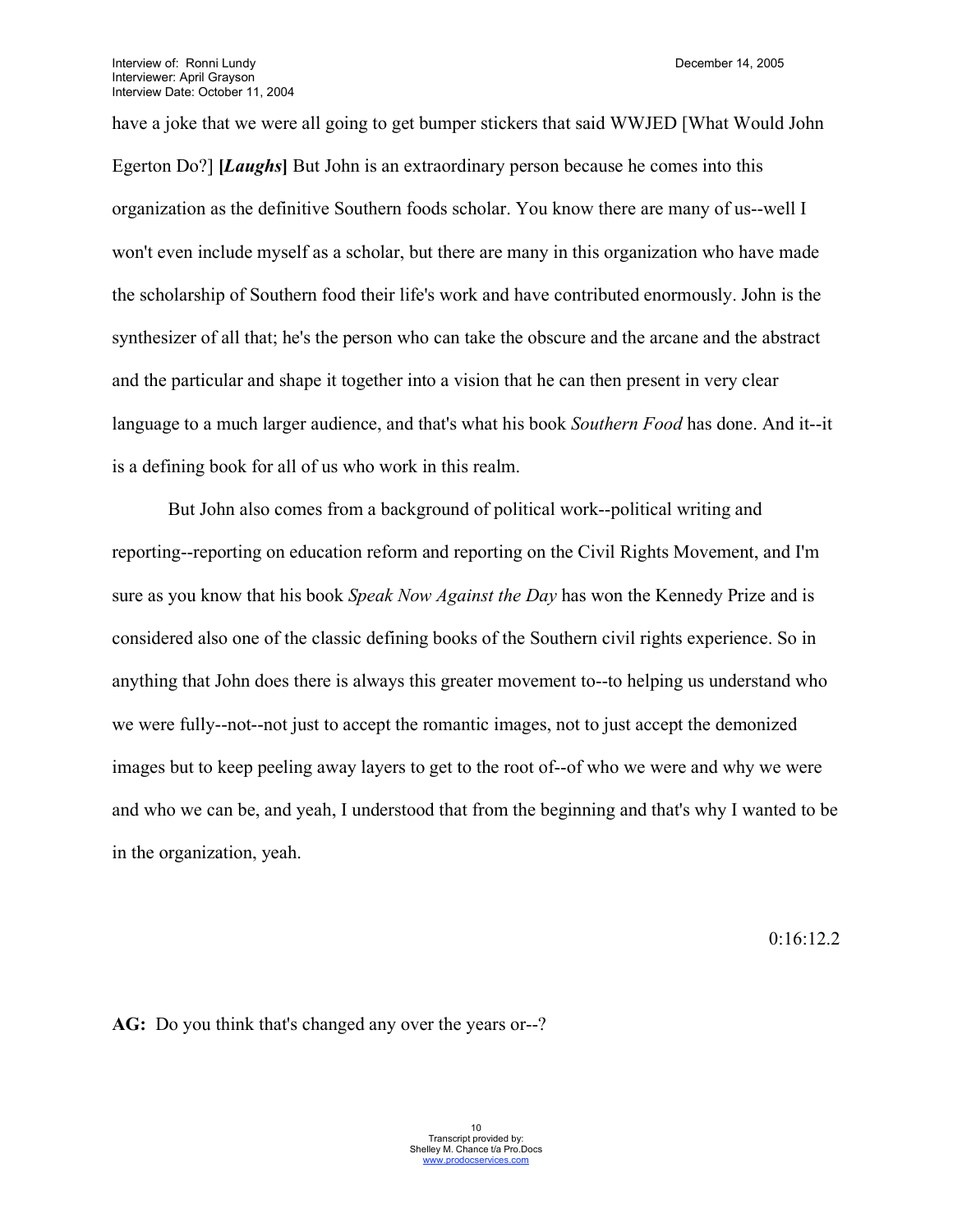0:16:16.0

**RL:** Well we have a real good time in this group and we eat great and we are very funny and we are--we're just a great place to hang out, and I think that a lot of people who come to the group the first time come into it for those reasons, you know. A lot of people come to our meetings to find out a specific piece of information, something that's piqued their curiosity. A lot of people from out of the South are coming down to eat Southern food but think they know what Southern culture is about and are not really coming here to delve deeper.

What amazes me is our conversion rate **[***Laughs***]**, which is pretty extraordinary. You know we have people who walk in here who are just here for the ribs and end up staying for the religion and that's pretty--pretty impressive, you know--come back year after year; say that they had no idea that--that we were going to stand up and argue with each other about--about who gets the right to claim fried chicken and why that matters, you know. So I think that we have--we have grown; we have broadened what we do, but no, I don't think that we have lost the core focus and you know that's illustrated in the fact that--that we are in a time in this country when we have all but stopped the dialogue on race in--in any sort of political or public forum. We use catch-phrases; we--we do double-speak; we pretend that appointing a black man as the Secretary of Defense and as a Supreme Court Justice has resolved issues for everyone; we create a demonized class of poor white people that both liberals and conservatives attribute with all the horrible characteristics that, in fact, they are guilty of and--and that demonized class always- always speaks with a Southern drawl. We--we continue over the table and using food as the rubric--we continue to talk about this in frank and sometimes painful terms in the hopes that we can move on--keep moving on and keep reaching some level of--of truth about it, you know.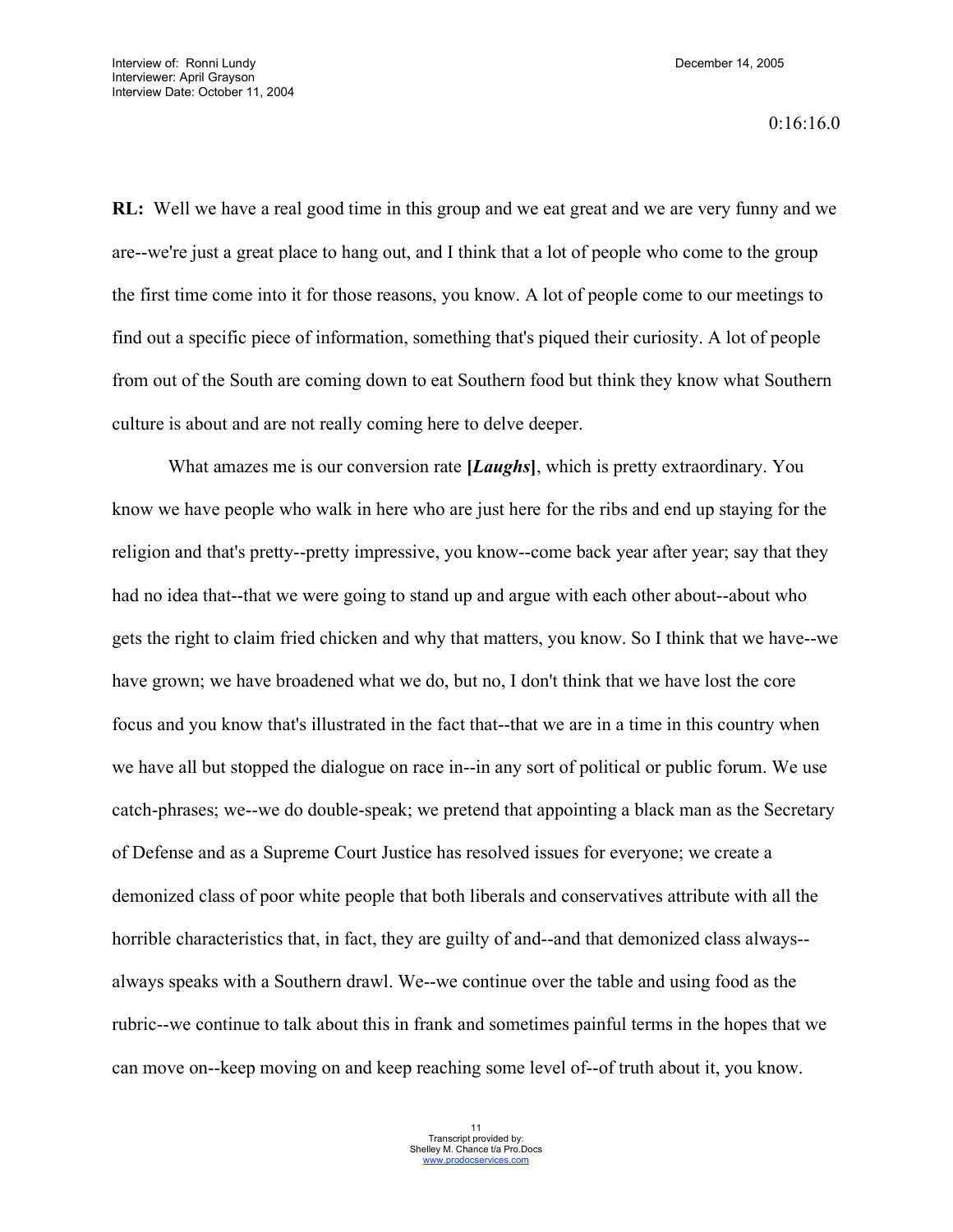## 0:19:03.7

**AG:** Uh-hmm. Are there specific topics or projects that you would like to see as something to take on in the future?

0:19:13.5

**RL:** Yeah, there are certain things that are very important to me and--and I looked around this year and **[***Laughs***]** I can see that we're actually doing some of them instead of paying lip service. One of them--one thing that's been incredibly important to me is that we needed a younger membership. We need--we need--I see myself as part of the geezer generation; I'm 55. From the outset it has thrilled me to see younger and younger people joining the organization actively--not just--not just coming to the party but--but becoming Board Members and being on committees and you know doing work like the oral history work and this--it's essential for this to be what we intend it to be which is an organization for the future as well as the past. And I think that we can do even more outreach. Right now we have this wonderful Glory Foods Scholarship that assures that we are bringing more young African Americans into the professional realm of making food, writing about food, food scholarship, in--in all aspects. I think we had a young woman who works in farming and production this year who is one of the recipients as well as a scholar, and we've had young budding chefs, etcetera. The--the purpose is two-fold; it's to bring them into this world and to also give them a good grounding in what their roots are.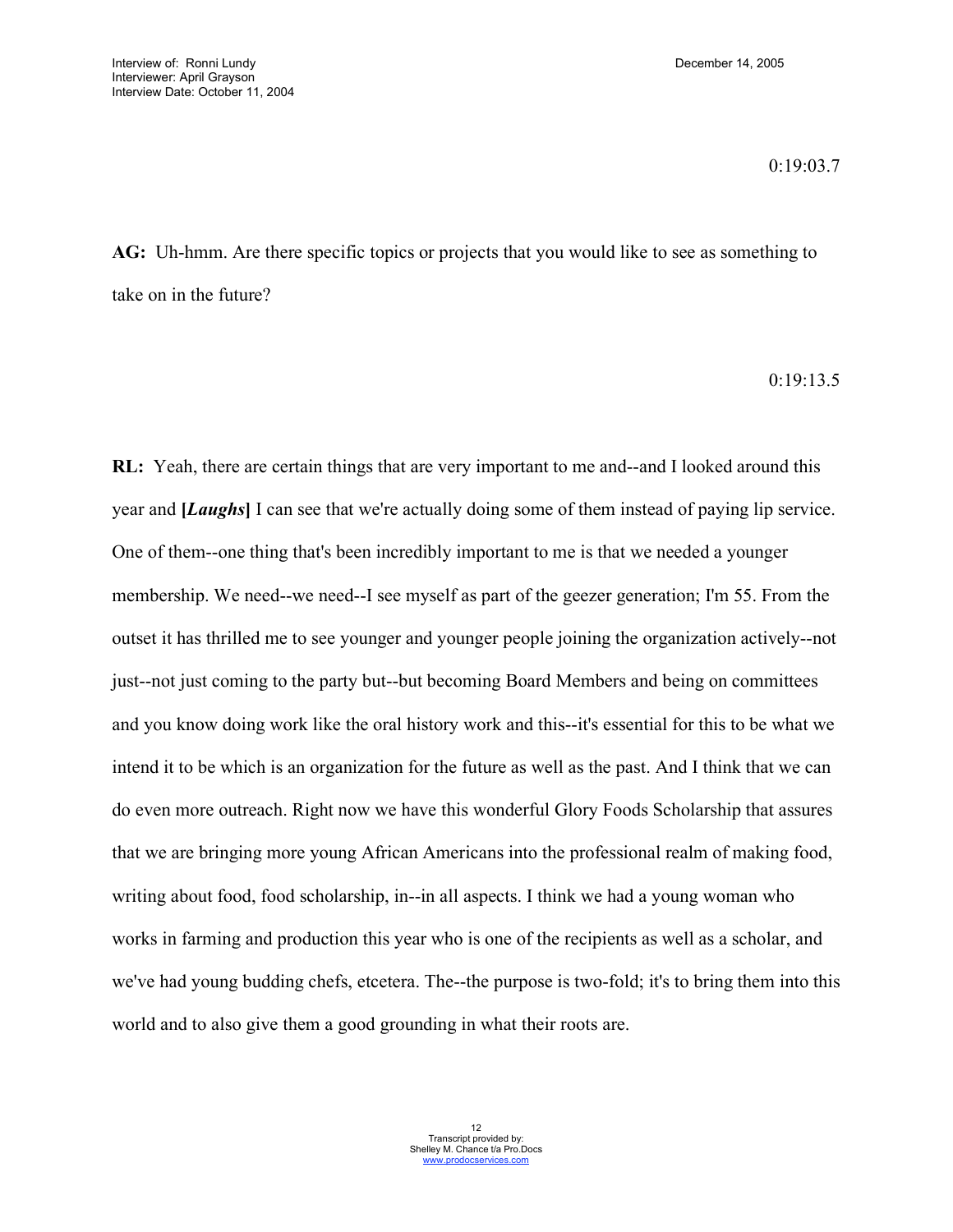Interview of: Ronni Lundy **December 14, 2005** Interviewer: April Grayson Interview Date: October 11, 2004

I would love to see us create some sort of scholarship program that also invites in poor white students as well and affords them some level of dignity. It's--it--poor white Southerners right now--particularly young poor white Southerners are facing a--a cultural discrimination that the generation of young black Southerners--my generation of young black Southerners faced, which is that there are tremendous assumptions about who they are. There's a stereotypical presence that is overwhelming and I can see that being a part of our organization and working in Foodways and understanding your culture and understanding the hard work and the intelligence, the ingenuity, the creativity, the people who prepared food for the last centuries, gives you a grounding and understanding and being proud of who you are, and I'd love to see us be able to do that--to reach out across a class divide as well as a color divide.

I want--I want to see us explore class issues more specifically. I'd like to see us take on gender issues. It's--it's very interesting; at some point we are going to have to have a conference talking about the white woman in the kitchen of the South because in--in our determination to restore the--the rightful place of black cooks and farmers and--and nurturers, we have to some extent demonized white women from--from past centuries up to--up through the 20th Century and we are going to have to do some--some hard work and speak some difficult truths to say it was not all the way that--that it is now being presented. It certainly wasn't romantic the way it was presented years ago, but it is not the way it's being presented now. So I hope that we're going to talk about that.

I would like very much for this organization to be--to take as one of its causes--to take up as one of its causes the small farmer in the South and finding--helping to nurture and encourage the--the continuance of small farmers. Right now we are--we are rediscovering the richness of the Southern garden, which is the garden of America, you know. Don't talk to me about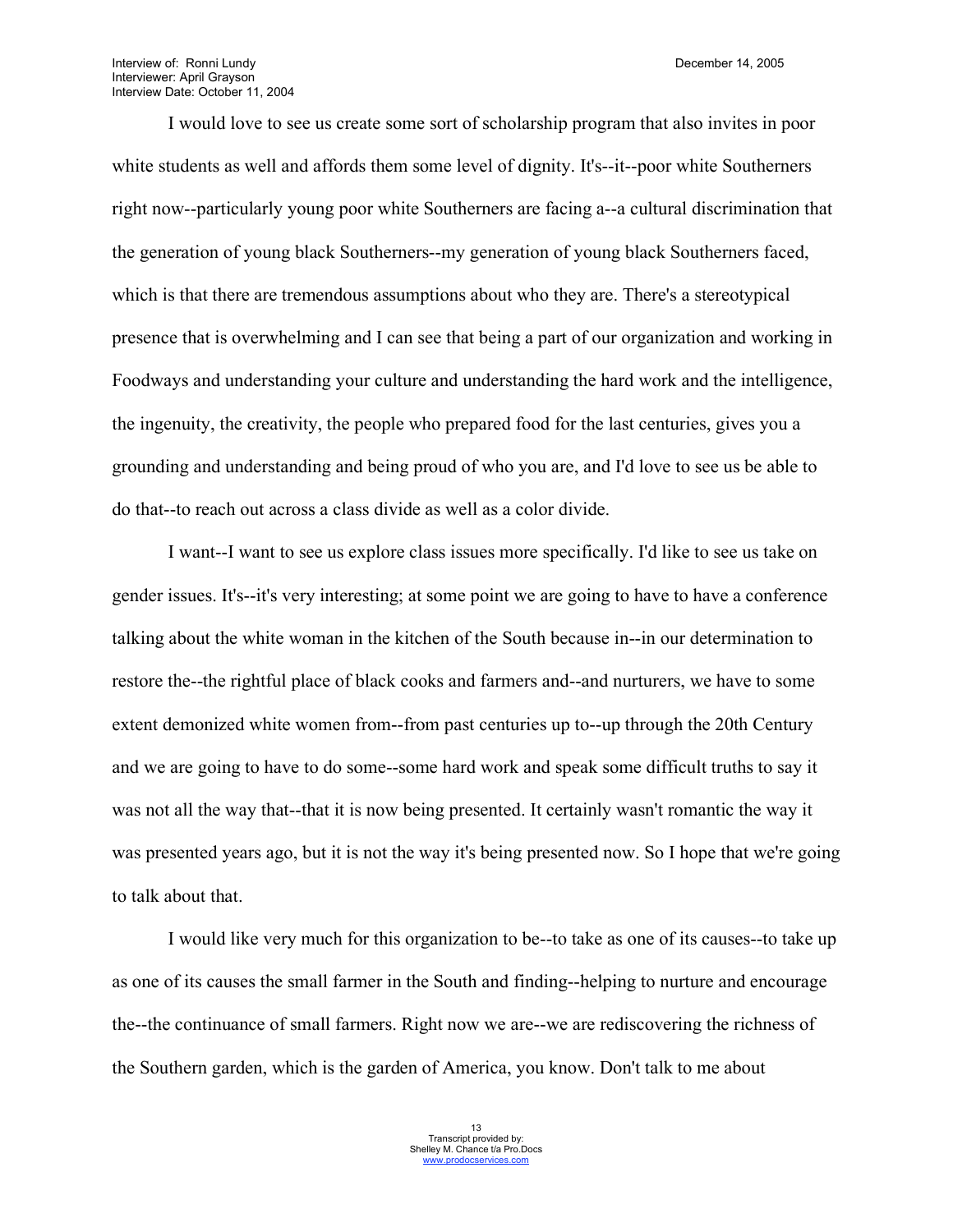California **[***Pshhh***]**--those people have no idea what food is, you know. They--I mean they've- they've done a good job of you know creating things but--but the South is where we grow the most extraordinarily flavored fruits and vegetables, where we raise--where we know how to raise meat in a way that not only assures its quality and its purity but also its flavor. I mean and--and we are able to tap into that because there are small farmers who are making a change from a tobacco base or cotton base into a traditional food base and--and they're providing this to restaurants and they are providing it to smart consumers and they're providing it to farm markets, but it's a tenuous connection right now. These people are--these people are riding on a wave of- of style and--and trend because Southern food is trendy, and we should be working as hard as we can to create markets and to create awareness and to create a support system that will allow these small farms to continue when that trend backs off, and to educate the consumer and the person who is eating to the value of paying more money for something that's grown by somebody down the street and tastes incredible than to pay less money for something that was grown in Peru or Chile and shipped here. And we need to be raising consciousness about the--the economics of food.

The economics of food is--is a story of the economics of the South. It--it is also a story of global economics right now and we need to be talking about that a lot and studying that a lot. So those are all directions I'd like to see this organization go.

0:25:45.6

**AG:** So tell me about your involvement specifically with past symposia; I know last year you played a key role in that. Is that--?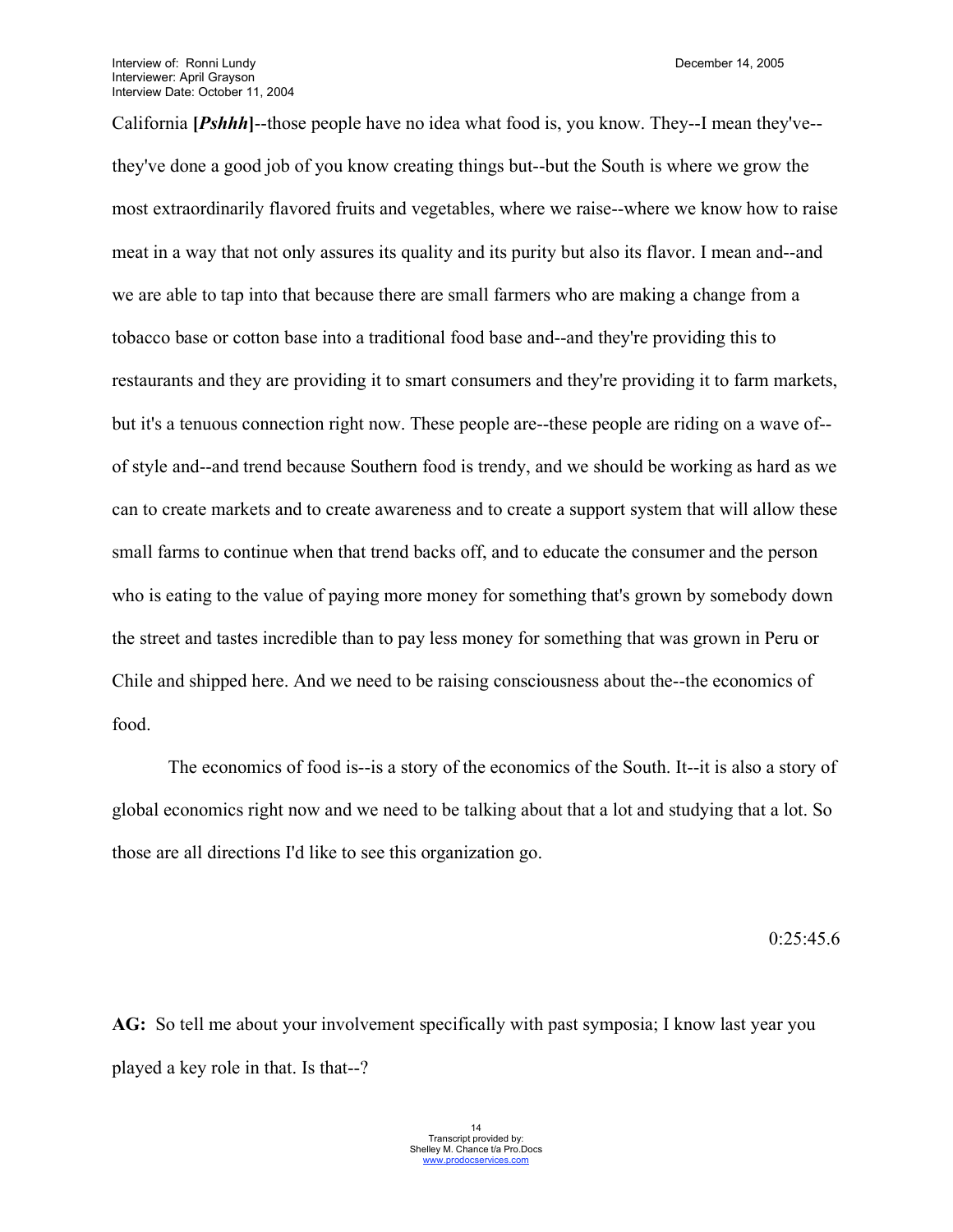$0.25.58.1$ 

**RL:** Yeah. Well yeah, I guess. **[***Laughs***]** I was--I was the house hillbilly. **[***Laughs***]** I guess--the first year that I came here which was the second year we had a--how shall I say--a spirited discussion broke open about the role of black and white creators in--in the past. And there is- there is a prevalent myth that--that always surfaces at these meetings that--that is--that is a correction of a past egregious error and that--the past error is to attribute all Southern home culinary ability to white women and the correction that we're making, the extreme correction that we're making is to fall into saying that all cooking in the South was done by black women in both black and white kitchens--all home cooking. And that simply is not--not true and although it's--it was very common and it needs to be recognized, the--it--that contribution of black cooks must be recognized but we also have to understand the contribution of white cooks and white growers and white farmers and--and--and having been raised in the mountain South which is very different than the deep South or other parts of the South, I come from an unusual background that has made me fairly conscious of--of the fact that all white Southerners are not the same. So I was the person who stood up--I'm often the person who stands up and says *hey wait a minute; you know this is not always the case.* And--and so I spoke to that at the end of the conference in--in a--in a--in a brief talk that was meant to be the benediction and bring us all back to the table together as a group to--to you know--well that sure made that sound pretentious didn't it?

Anyway I spoke to the fact that--that we have to acknowledge everyone's experience and- -and that my experience for instance as a mountain Southerner was not that that was being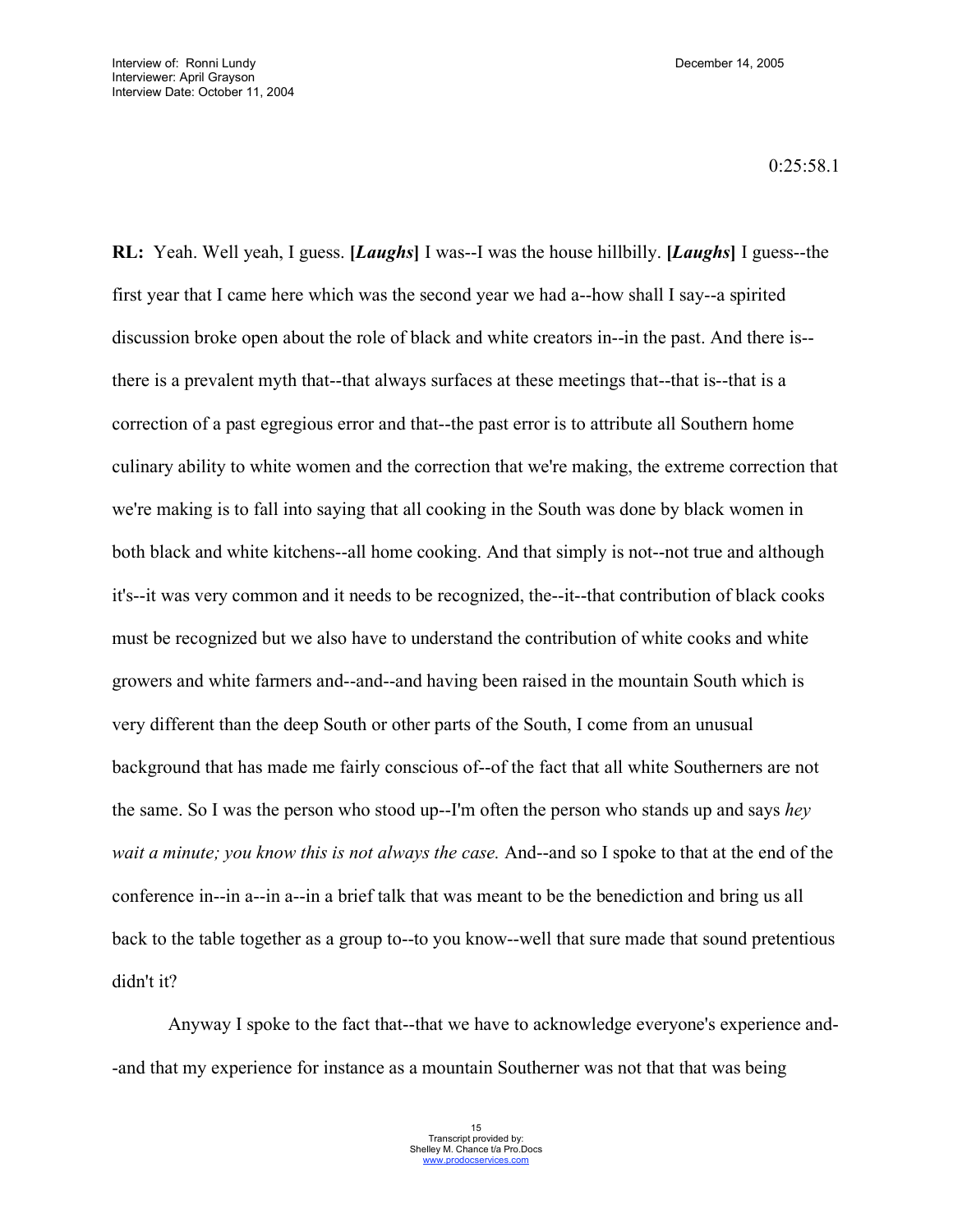portrayed of white Southerners and--and so I think from that it became important to everyone to- -to explore the culture in the mountain South in a very real term. You know there are so many stereotypes from *Beverly Hillbillies* and *Deliverance* and--and *Aunt Bee*--well actually, now I like *Aunt Bee*. I shouldn't--shouldn't rag on her. But--but there's so many stereotypes, so last year in the sixth conference we looked at the food-ways of the--of the Appalachian culture and as always the prism--it's a prism that opens up other colors and--and--and spectrum, another spectrum. We also looked at issues of class--what it means--what it meant to be poor and white and--and from the South while what it means to--the most important issue to me is what it does to human beings to have your history, your culture, and your definition of who you are taken over by someone who is not from your region and presented and defined for you in such an overwhelming that--that you lose track of--of who you are. And that's what we discussed and we looked at it through the lens of--of food-ways, which interestingly enough, when Jessica Harris and I first met many years ago, long before Southern Foodways and we hung out together for several days, we discovered--something we both had--had pretty much understood which is that we use the history of food to refute the stereotypical images of our people, you know. Most specifically that our people are lazy and they're stupid and they're--will do anything to shirk work, that--that we are--mountain culture oddly enough gets defined as un-generous, that people are clannish, and I often say *yes, yes* that there are feuds sometimes in the mountains and in those cases if you've crossed someone they might kill you but they will feed you first. You're not going--you aren't--they are not dispatching you to that other world on an empty stomach, you know. **[***Laughs***]**

So--so anyway; so--so--so we did that last year and it was a wonderful and extraordinary experience. It was a great joy to me to--to participate in that and to see so many other people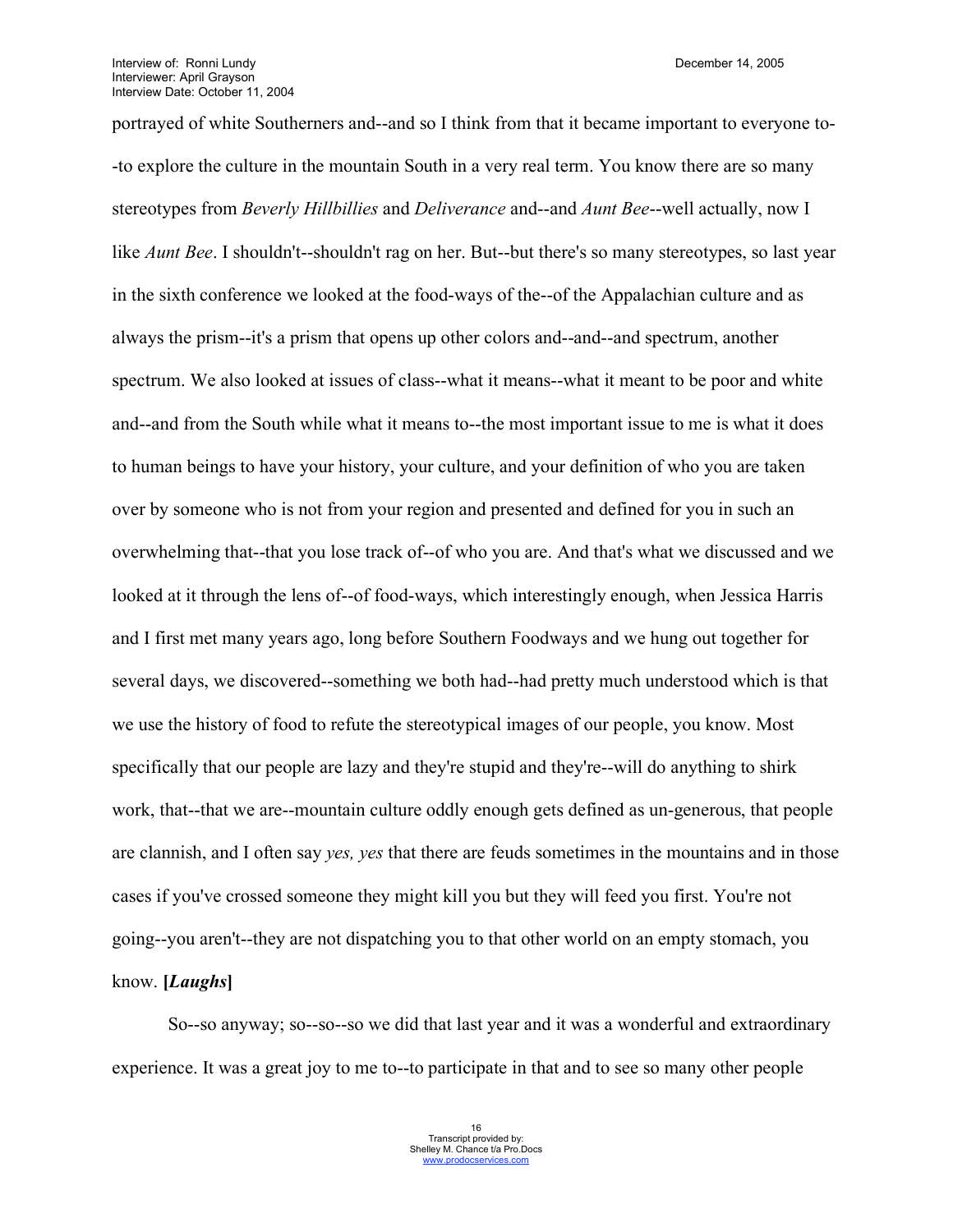participate. I was--I don't really think that I was so much a key person as--as--there was also- because I had been ill a few years before I think there was--it was sort of done as a gift to me which was a really beautiful thing that we looked at this, but there were so many people here speaking and addressing this--an extraordinary piece, and please forgive me for not remembering her name, but an extraordinary piece of scholarship from a young woman who examined the politics of biscuits, cornbread and white bread in the mountain South, the impact of the--of the school movement at the turn of the century that was seen as a very positive thing on--on the mountain South, but in fact was--was also an erosion of the culture.

Bill Best was here and Bill is--we honored him for his work as a farmer and keeping heirloom seeds, but Bill is also a scholar at Appalachian culture and many of his words and thoughts informed us. The most important one from last year was his observation that when the larger American culture--the larger culture--popular culture began to move into the mountain South what it offered was a culture of things, of--of adding things to your life, buying things, having houses, having cars, having--having disposable commodities which is what popular American culture is about. But what it was replacing was a culture of connection that--that what defined the Appalachian South and is one of the reasons that people look at the Appalachian South and think that people are poorer than they are is that--that what matters to them is their connection to one another--not what they have but what they are and how they reach out to each other--really beautiful, beautiful concept, something that as very important from last year.

0:33:23.9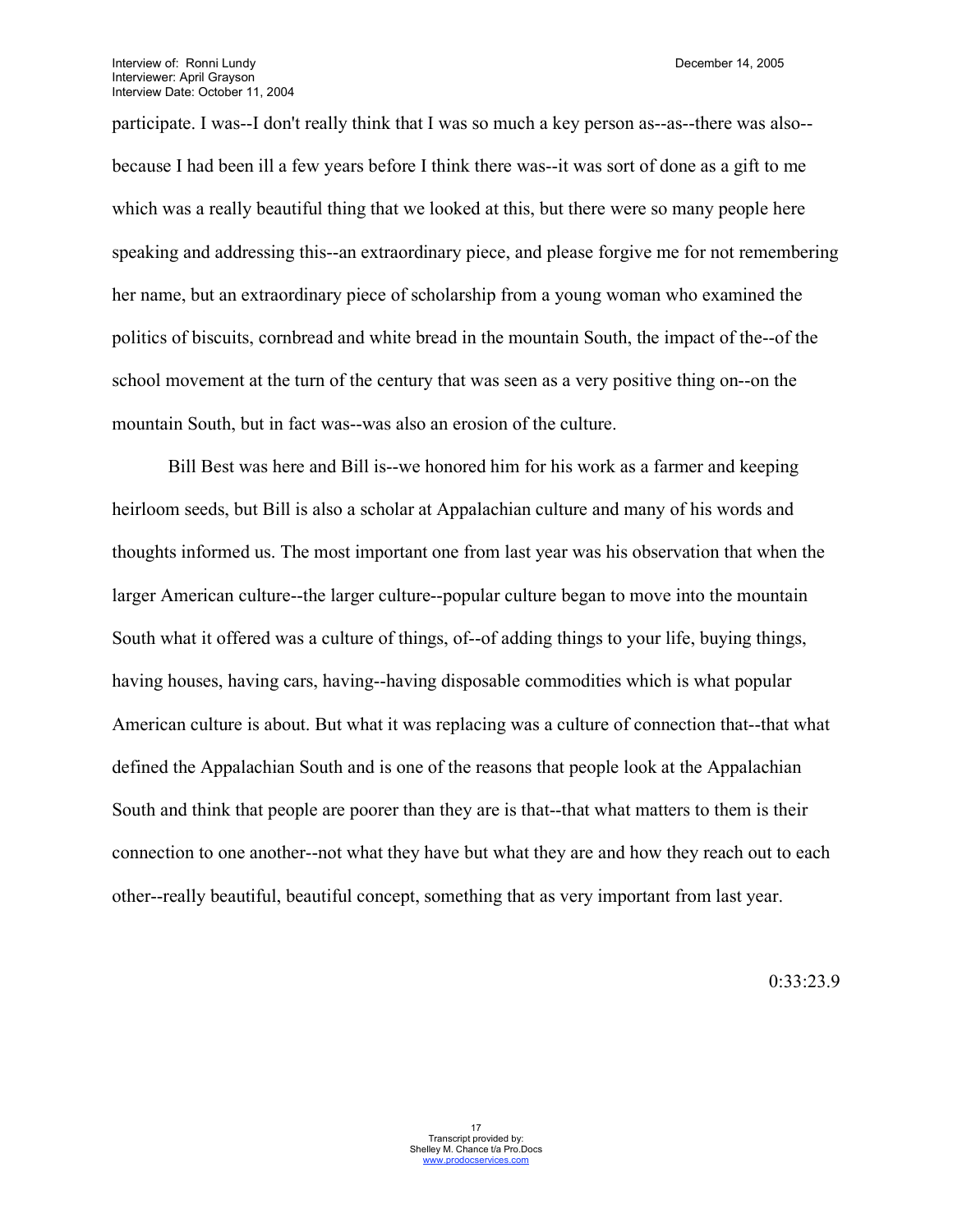**AG:** I was wondering if I could shift a little bit to the personal, and if you could start by telling me your date and place of birth.

 $0.33.32.5$ 

**RL:** Uh-hmm, I think I can remember that. **[***Laughs***]** I was born on August 1st in--in 1949 in Corbin, Kentucky, which is in the foothills of the Cumberland Mountains and my family--my parents were both from Corbin and all of my--not all of my but many of my kinfolks were from there. When I was a year old we moved to Louisville, Kentucky and I was raised in the city; so I was part of the hillbilly Diaspora. But we went home every summer and I spent--even when I was a little child, when I was about three or four years old, my great-aunts and uncles would come up on the L&N train from Corbin and they would get me and take me back down to Corbin for a couple days. So I grew up in two places as a child, and--and then as I grew older I became more of a--a city girl and more involved in--you know I'm a baby-boomer and I'm more involved in the world of the 1960s but I have since discovered that--that a lot--that most of my life, my--as I came of age has been a process of trying to bring together these--these two worlds that I had one foot in, traditional Appalachian culture, and one foot in the 1960s and 1970s America sort of breaking open like this over-ripe fruit, you know and that incredible culture; and so most of my life and certainly most of my work has been a process of trying to bring those two things together. I think you just wanted the date and place of my birth right? **[***Laughs***]**

 $0.35.23.9$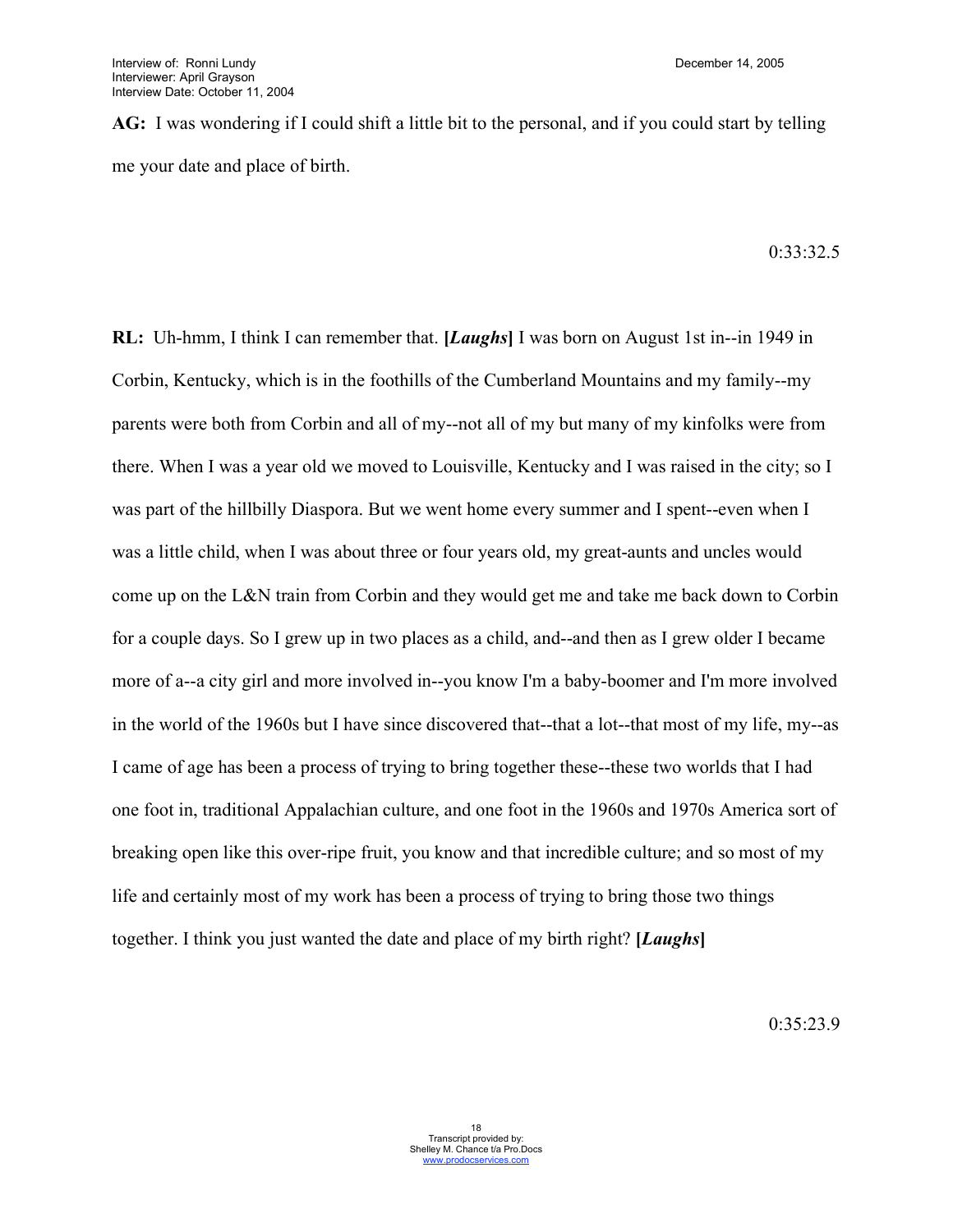AG: No, no, you're answering other questions that I don't even need to ask anymore. I was wondering if you could talk about the meals of your childhood. Who were the preparers in your home and what were the meals like and was there a ceremony around that?

0:35:40.1

**RL:** Oh, yeah. **[***Laughs***]** My mother prepared all the meals in my home. Now in--in my house in Louisville; when we went to Corbin aunts and cousins whose houses we stayed at would prepare meals and it surprised me-something I thought of when I was older is that my mother in most cases deferred to whoever's house we were at. She did not become involved in preparing the food. There were a couple of exceptions--when we stayed with her brother and my aunt--both she and my aunt cooked together and there was a very--I was conscious--I--I--one of my first consciousnesses was what we ate--what you ate a lot of at certain people's houses because they were known for making that and what you didn't eat at their houses and--and there was a pecking order.

My mother's family--both my mother's and father's families had extraordinary cooks. My mother's family--my father's sisters--one of my father's sisters was a good cook and the other- one of them didn't cook and the other one didn't care about the cooking, and so being invited to her house for dinner was always a bit of a trial for my mom and for me, you know. But--but at the family reunions I could--I could recognize by the age I think of seven--I could recognize my Aunt Ariel's jam cake from all the other jam cakes and that's the first jam cake that you went to. I could recognize my mother's cousin, Jessie's, green beans from all the other green beans and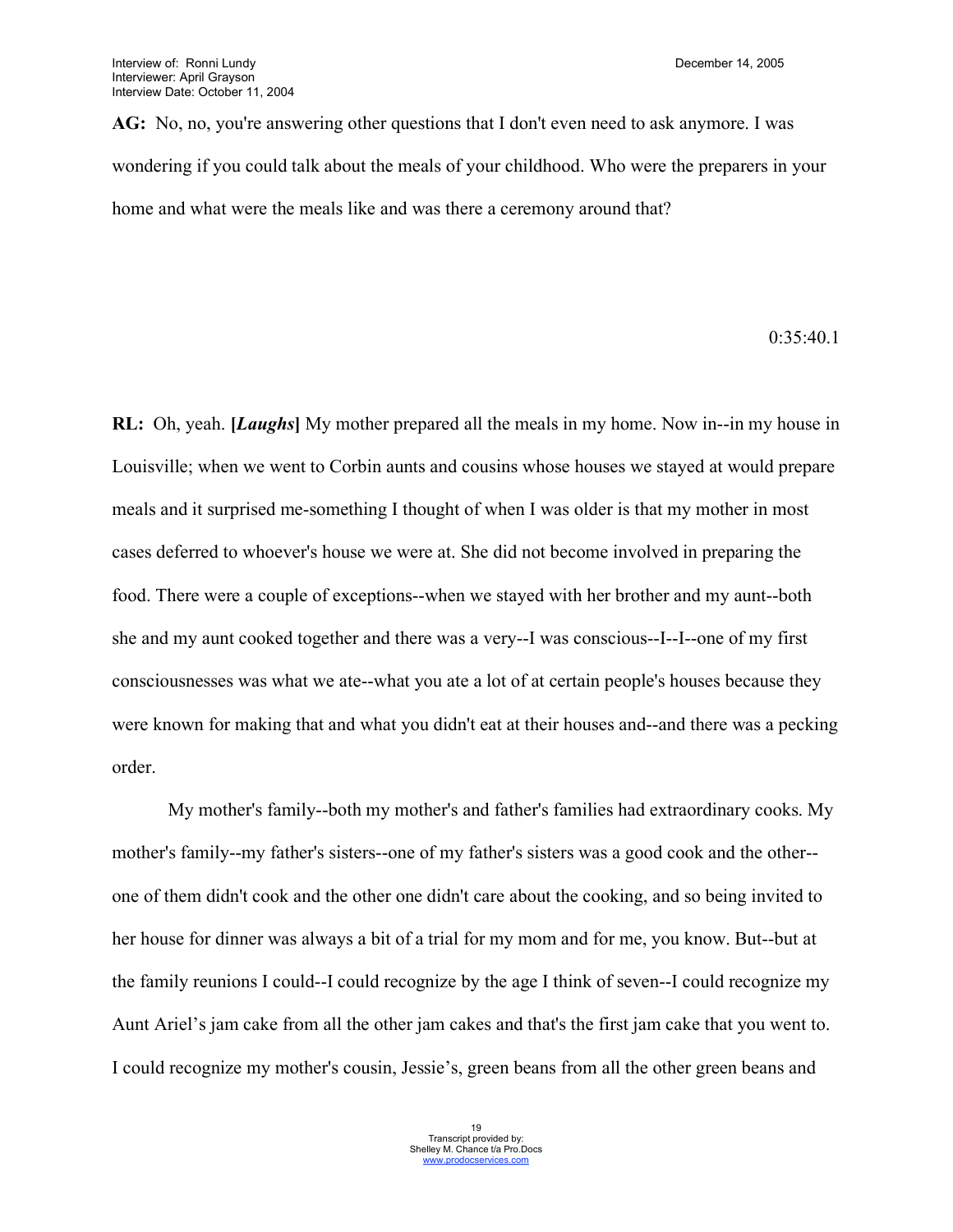those are the green beans you went to first. It didn't mean you didn't eat the other ones; you just ate those until they were gone and then you went onto the other ones. And--and I knew Ethel's chicken and I--you know really--really and interesting thing that I--I had those down already and we understood and knew this.

So--but--but in my home my mother cooked. My mother cooked three meals a day. There was not a formal eating time. My father was a factory worker and he worked swing shift which means that two days of the week he worked from seven until three and two days of the week he worked from three until eleven and two nights of the week he worked from eleven at night until seven in the morning and one day he was off unless he was working overtime which he often did because we were very poor and--and needed the money. So--so sometimes the family meal was in the afternoon and sometimes the family meal was of an evening and sometimes the family meal was a Midnight breakfast. I--I got to stay up until like ten o'clock at night when I was a child so that daddy and I could have breakfast together before he went off to work. And my mom--she often didn't eat at that time but she cooked and we stayed in the--in the kitchen together.

I had one sister who was 12 years older than I was and--so she had married and moved by the time that I was seven but--but before that time we had meals together. We always seemed- there's a thing that I say; my mother has always--my mother died a few years ago, but in her lifetime there was always at least one more bed in our house than there were people living there to sleep in it and that was because we always had someone staying with us. We often had an aunt who was widowed or--and--or a cousin who was widowed or divorced or in hard times and their child and then for holidays--for many years we went to Corbin for Christmas and then when my dad's work schedule got to be more complicated and he couldn't leave for those times my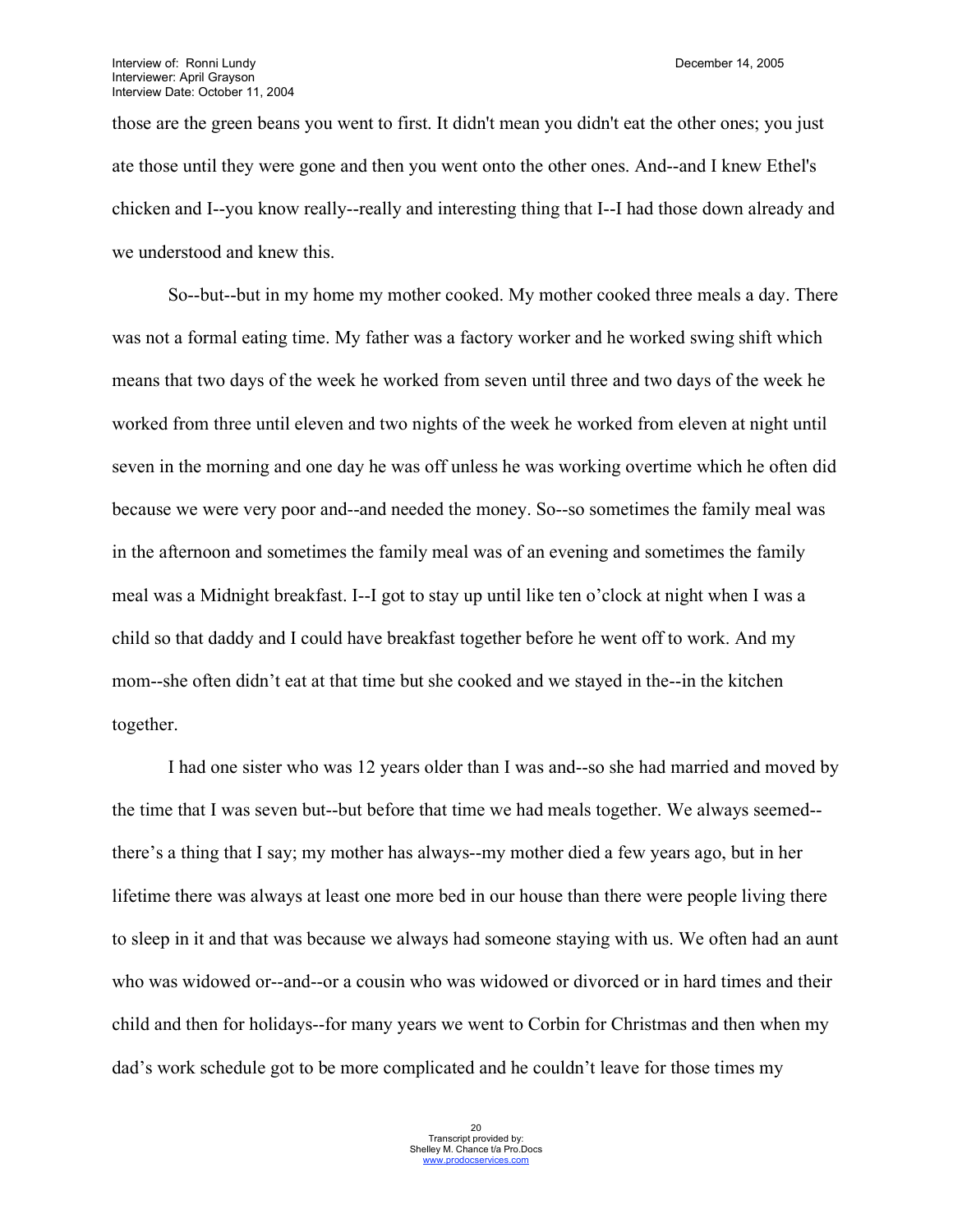cousins came up and my aunts and uncles would come up to Louisville and they would stay with us and--and we'd sometimes have 10 or 12 people staying in our five-room house, and my mother would prepare these incredible feasts and you know they would bring food. They would bring canned food or in the summer they would bring garden food and she would cook from that.

You asked if there was a--a ceremony or ritual and--and we said grace. We were not--we- -we were--I was raised in a spiritual household but I was not raised in a religious household. We weren't church-goers. In fact we were church leavers; my--my mother and sister left the church in Louisville because they were having a revival and they were passing out flyers and they told the--the people in the church that they gave the flyers to--to be sure and not put them on the wrong people's houses--the dark people's houses because we didn't want them coming. And we left that church.

We left a church when I was a child because the minister told us not to vote for John Kennedy because he was a papist. We never went back there; so we weren't--weren't big church people but we were very religious--I mean we were very spiritual and--and what I have since grown up to say is that I was raised by loaves and fishes Christians because the--the basic spiritual tenet of the--my family is that there's always enough food. And I have a strong vision repeatedly of seeing my mother coming to the table with a platter that had enough pork chops for however many of us were there plus an extra or two. And the doorbell ringing at dinner time and her turning as my father went to the door saying *well I'll be; look who it is. Come on in; have dinner with us*; my mother turning to the kitchen and when she returned it was with a plate that had pork and potatoes--chopped up pork and potatoes so there would be enough to go around and no one need feel like they were depriving us of any food etcetera.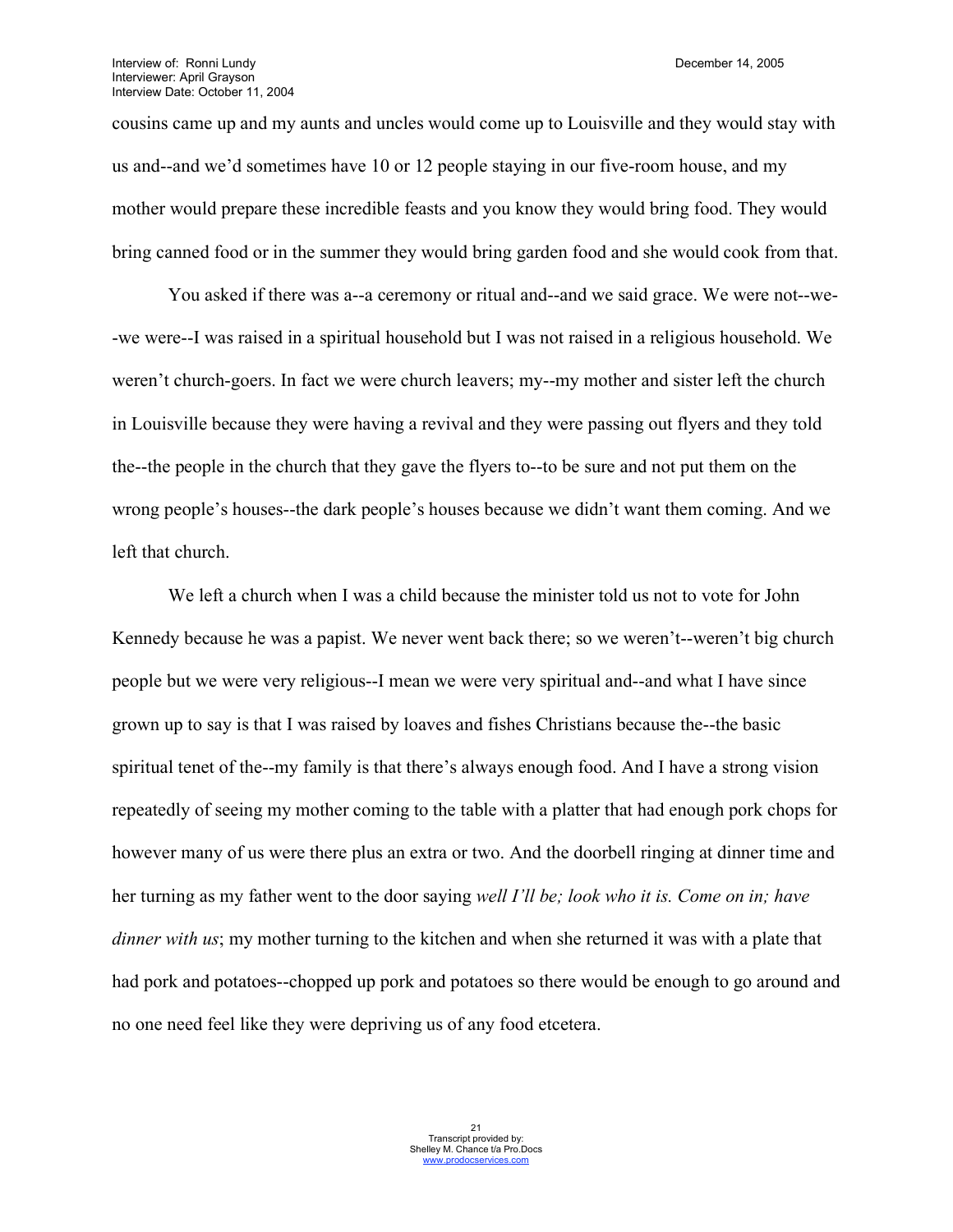Interview of: Ronni Lundy **December 14, 2005** Interviewer: April Grayson Interview Date: October 11, 2004

So we would say grace at the table but what I realized later is that my mother had this wonderful spiritual litany that she would say over meals that were particularly good and--and it was hard to please her. She was always critiquing her own cooking, but sometimes she hit it and she liked me believed that if--if something ended up great, it wasn't your fault; it was God's fault and--and so you were able to go *oh my God this tastes so good; I can't believe how good this is- like give me more of that*. And then she would begin this litany of people alive and dead that she wished were at the table because this was their food. She would say *oh, oh, oh, I wish your Uncle Jack was here to have this; he just loves you know fresh corn on the cob. When he was little he would eat it and oh, I*--and it went on to include you know as we added people. My niece, Abbey, always got invoked when we had beef and noodles that my mother made because that was her favorite thing, and--and then there were dead people that I had never even met that you know--*oh, oh your Aunt Rox, your Great-Aunt Rox; she would have loved this*, or, *oh my momma mad this*. And so when I began to write about the Passover Seder, my second book was about holidays and how we celebrated and--and I began to understand this ritual of the Passover Seder of invoking ancestors and spirits and--and bringing everyone to the table. It was like *ah, we did that; that's exactly what we did and we did it in the same spirit I think*. This was my mother longing for the homeland, longing to be taken back to the mountains and the culture--that culture of connection that--that Bill Best was talking about and these people and surrounded by these people. And so I grew up surrounded by people who weren't there; you know I had--I had a relationship with all of my grandparents all of whom had been dead long before I was born, but they were very real to me in the context of this table.

And--and one other thing of the table and then I'll--then I'll quit. That was the beginning of the meal. As the meal progressed my father took over the ritual and my father was this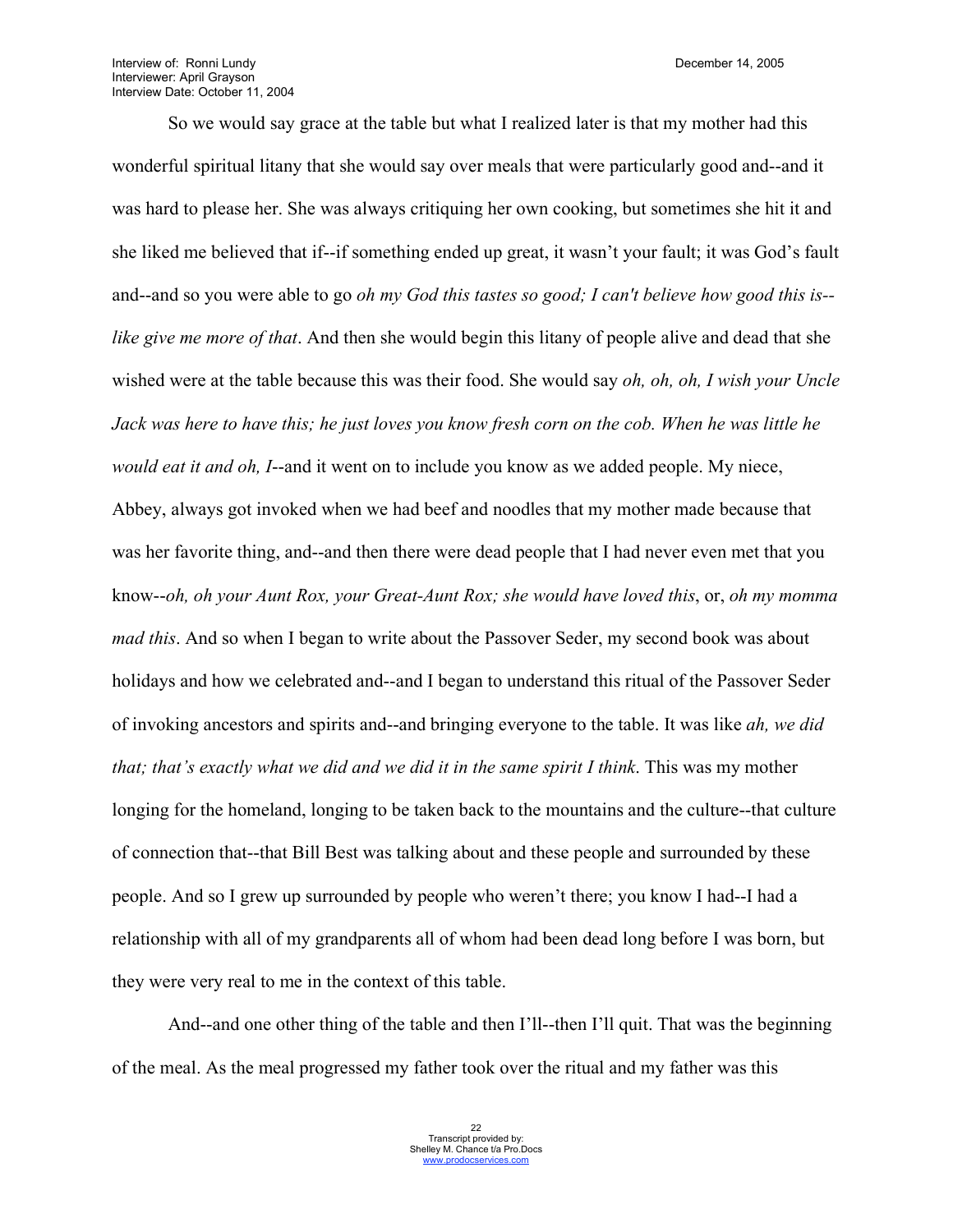extraordinary remember(er) and story-teller. You know he didn't--he didn't--oh he could tell jokes. He was--he was actually a great joke teller which I didn't know because--until I was much older because apparently many of his jokes were risqué and he wouldn't tell them in front of my sister and me. But--but he remembered--he was--he remembered the fabric of life and he could come home from work where another person would have ridden on the bus and my mom could do this, too, but my dad was incredible about it, and not seen anything and come home and tell us all these stories that had unfolded in front of him and who the people had been and--and what had happened. And anyway he--he had been quite--quite a character as a young man and he was much beloved and he had many friends.

And--so as dinner unfolded these stories would start to come out and when we had company there, these cousins and aunts and relatives, they'd have stories also and we would sit- there have been times that we have been at the table say for a Noon meal, maybe for Christmas or--or our relatives are visiting for the summer and we're having that Noon meal of all those vegetables and we sit at the table and the stories start and the food gets--while the stories are going the food gets covered up and put away and put in the refrigerator and we--and there's coffee and there's Coca Colas and iced tea and--and the stories continue and nobody moves from that place. And it's--the evening comes and the food gets unwrapped and put back on the table and we're all eating again without ever having left. And--and--and just this richness of stories has--has come through the whole thing.

So that--that was how I grew up and it--and it was also in many ways we managed to--to recapture some of that for my daughter even though the family was gone and my father had--had died. My daughter who is 25 grew up in a house where we always had at least one meal a day together and also where we had friends or--and I--I eventually took over the family celebrations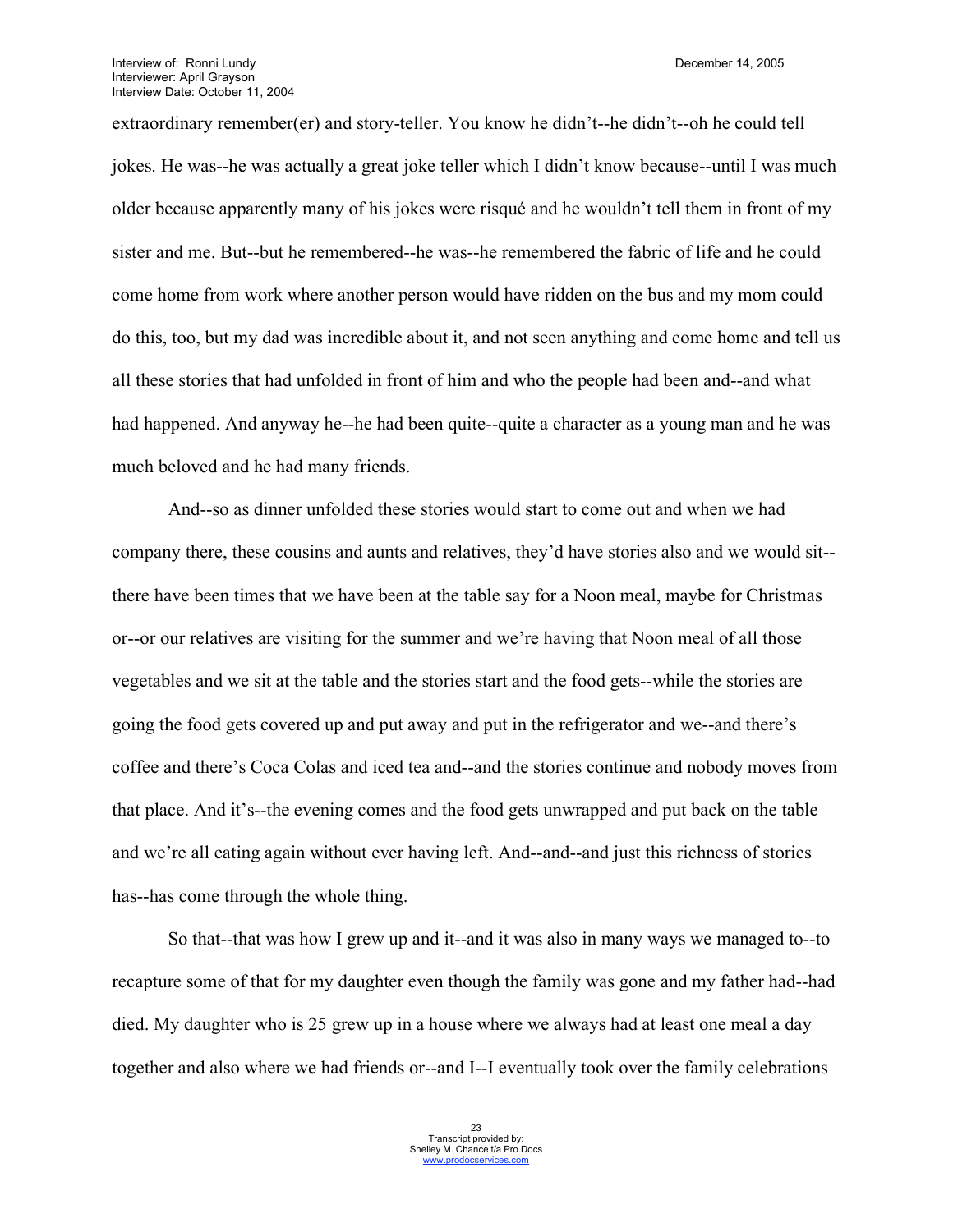and the cousins came to our house, but in--in lieu of cousins who were scattered to the wind, we now had friends who sat at our table and told these stories and carried on and had these kinds of- -of feasts also. And by golly she's doing it herself. She--she now creates these meals and has her friends over and everyone tells stories and--and she serves the foods that my mother served also. It's really exciting; really a beautiful thing. Okay--**[***Laughs***]**

### 0:47:04.6

**AG:** No; that's wonderful--wonderful. So how did you transition into food professionally and--?

0:47:15.6

**RL: [***Laughs***]** By default.

0:47:15.4

**AG:** Just back then--?

0:47:17.7

**RL:** Well this may--will come as no surprise probably to anyone who has ever heard me speak **[***Audio Pause***]**--Southern Foodways but I think I had written a couple--I wrote a couple of food pieces for the *Courier Journal*. I--I wrote for them as a feature--features writer from the early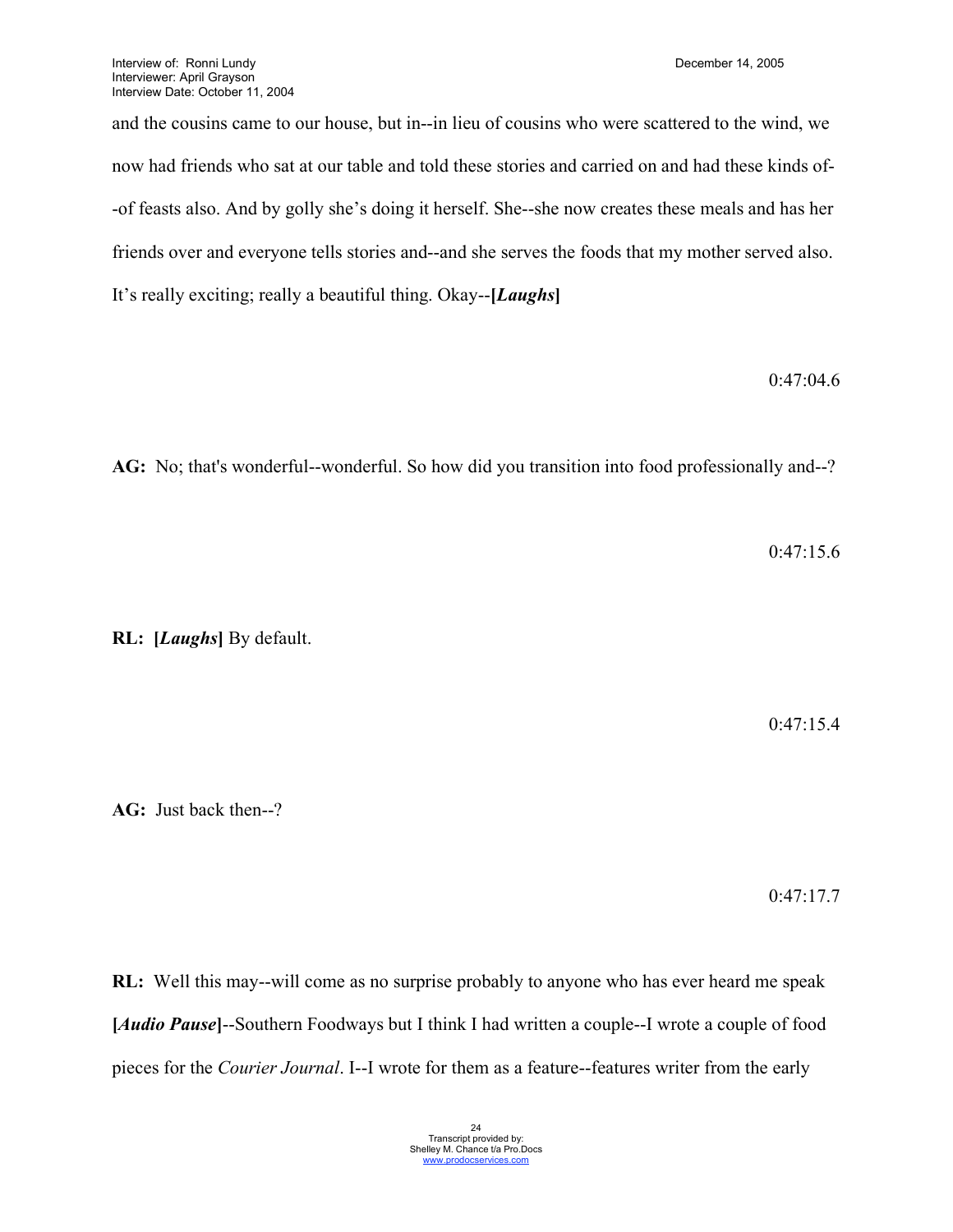1980s until the mid-1990s. I was variously a frequent contributor, and then I was a staff writer, and I was the pop music critic, and I wrote primarily about music--popular music, a--a great deal about--I was really lucky, I came in just as bluegrass music started to infiltrate country and people liked Dwight Yoakam and Lyle Lovett came along and K.D. Lang, and I was able to talk and write about these people.

But occasionally I would write something about food because I was interested in food. I had been--before I started writing at the age of 30 professionally, I had made money by working in restaurants. I was a waitress and a cook and a manager of restaurants through my 20s. So I had a little bit of an insider's knowledge. *Esquire Magazine* through--through a series of circumstances and the grace of Roy Blunt, Jr. had invited me to do a piece about Sam Bush, a bluegrass musician, and when I did, the person who did their--their front section called *Man at His Best*, Anita LeClerc the editor there, contacted me and said *we'd love to have you write pieces for us about Southern culture. Is there anything that you really would like to write about*? And I said *Yes, ma'am; I want to write about how you really make cornbread because a lot of people are getting this wrong*. And--and so they let me write this piece about cornbread that begins, If God had meant for cornbread to be--to have sugar in it he'd have called it cake, you know which has--which has become--which apparently is going to be on my tombstone when I die. **[***Laughs***]** I hope, you know.

So--so from that they actually had me write more pieces about food, and I started to sort of establish this reputation as somebody who knew something about food. I went down to Louisiana and made boudin with Ronnie Comeaux in Lafayette, Louisiana, and I wrote about that and--and meanwhile I'm still writing about music. And one day an agent from New York called up my friend Vince Staten who is one of the Co-Authors of *Real Barbecue* and asked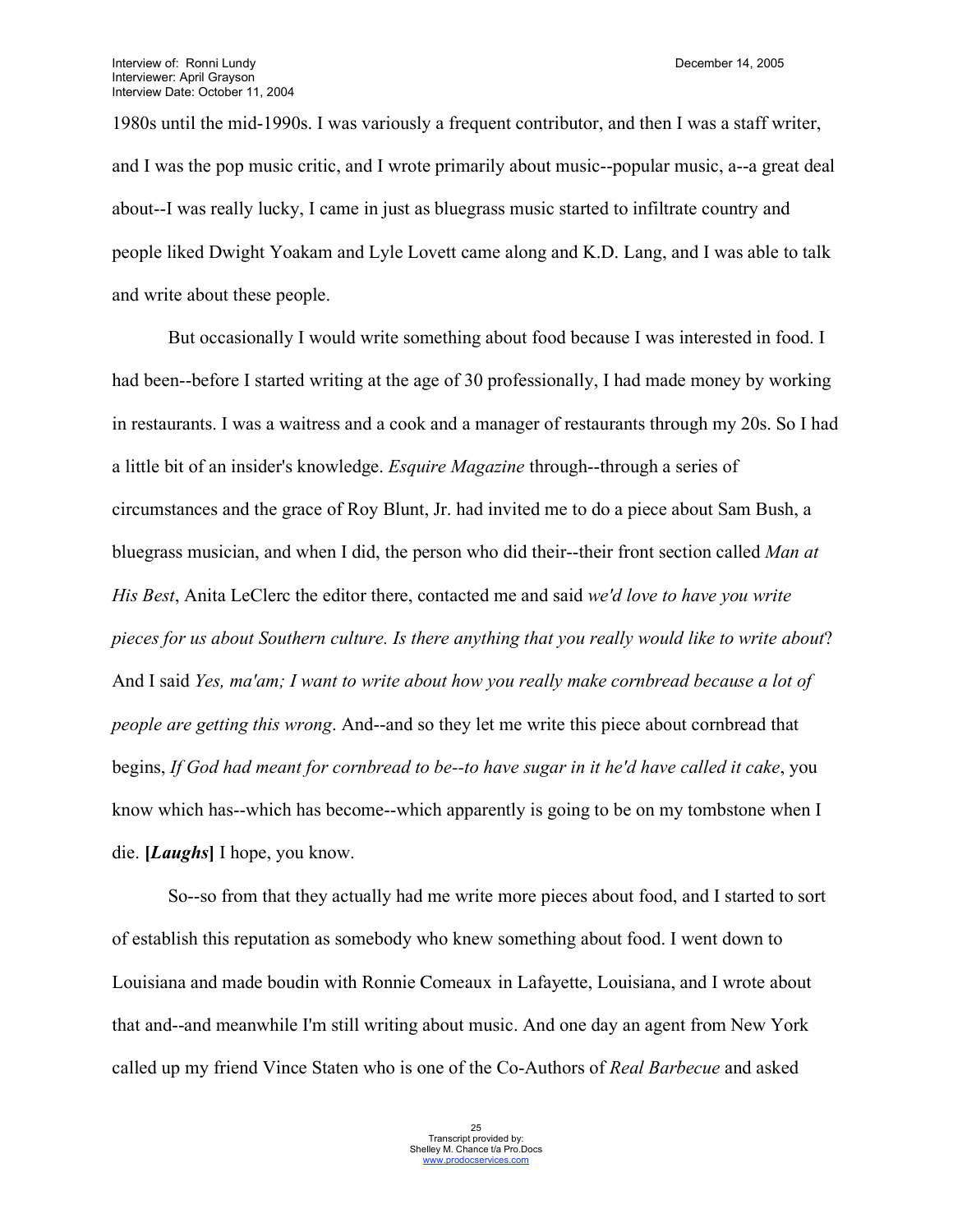Vince if he would be interested in writing a cookbook that talked about Southern country cooking and also about country music in that context and Vince said *no, I'm--I'm writing another book but I know exactly the person you should talk to*. And they put the agent in touch with me and it was just--it was an incredible blessing. I--I did this book for Atlantic Monthly Press for an Editor, John Barstow, my Connecticut Yankee Editor. John Barstow who understood from the get-go that I didn't want to write a celebrity cookbook and I didn't want it to be schlock and he opened the door for me to write a book about--to write a book that's actually a recreation of what I just told you about that table of people sitting around and telling their stories around the table.

So I went and got to go out and talk to Dwight Yoakam and Emmy Lou Harris and John Prine and Chet Atkins and Bill Monroe and all these people and say *what did you eat and what- what part did food play in the culture that you grew up in and how does it relate to your music*, and--and one of the questions that I had on my list to ask them is *where do--where do you like to find country food now* with the intent of finding restaurants out there. And inevitably what they said was *my mother's table, my grandmother's--or my grandmother's table*. And--and then they said *do you want to meet my mother or would you like to talk to my grandmother* and so there- from that I'm on the phone with Brenda Lee's mother discussing how you make this incredible fried chicken with no skin which is almost a sin in the South but you--but you soak it in buttermilk and then you coat it and it makes its own skin. And John Prine's mother and I are having this discussion about *now when you say you put a cup in is that a teacup like an English teacup or is that a diner coffee cup*? And she's saying *wait a minute; let me go look and see. Yeah; it's a diner coffee cup. It's got the handle broken off of it*, blah-blah-blah; so that was how I got--got to do this.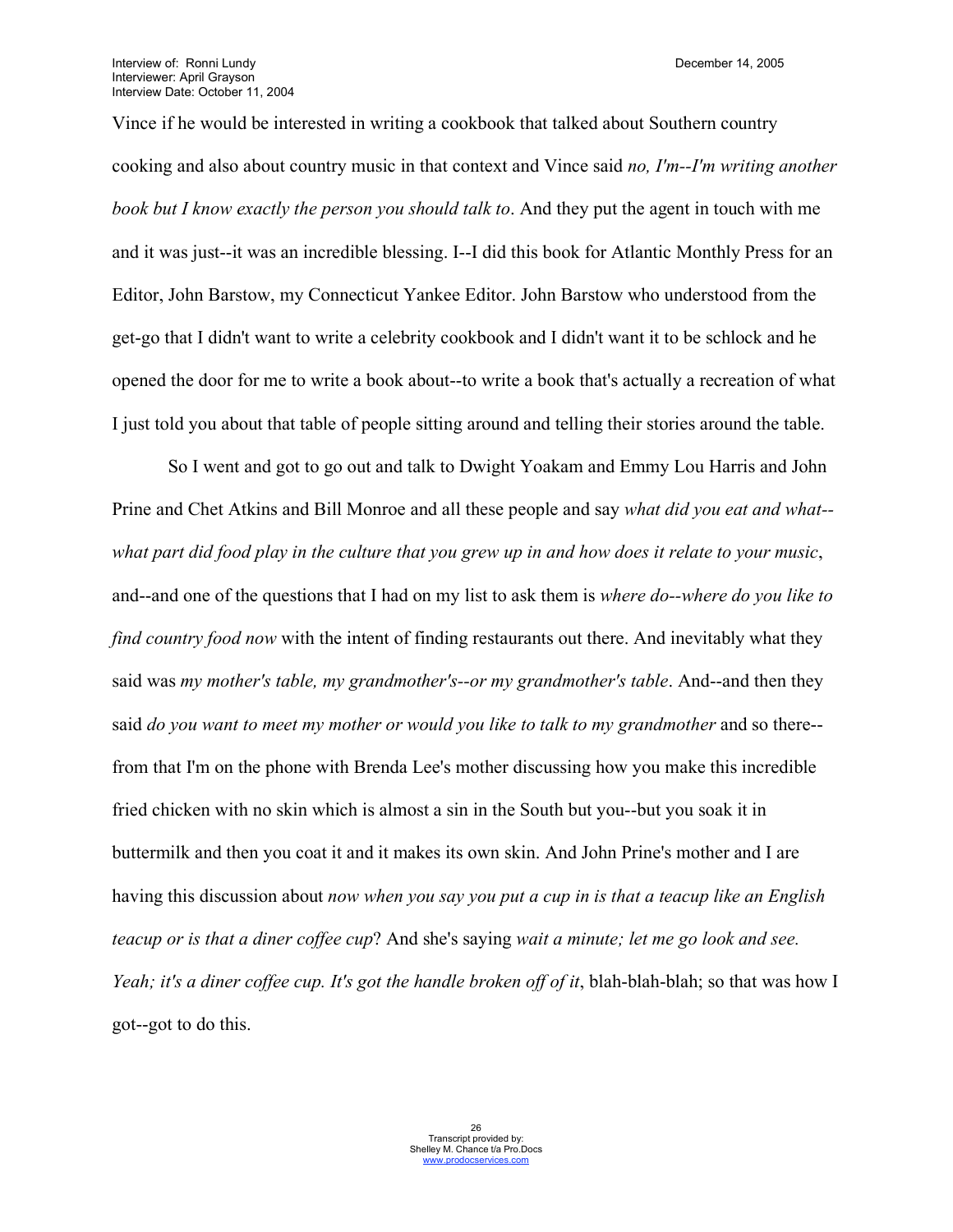And--and I brought--I of course brought my own stories and my own background to the table and I discovered that I knew a lot more than I thought I knew particularly about Appalachian and--and Southern food but mostly what I trade on is what I've always traded on which is asking people who do know what their experience is and what their understanding is and then learning from that and reporting that back. And so from that I started to get this reputation as somebody who knew about food.

In fact, what--what I know is what I--I have learned by my own experience, which I think is an important thing to understand. There's a real value to the kind of scholarship that is being done by many of my peers who spend a great deal of time in--in libraries and sorting through past information and past references. But--but the other thing that I love about Southern Foodways is that we equally value--what we're doing right now, the oral experience and I--and I value that because it allows people at the table that have otherwise been shut out--you know part of the reason we don't have an understanding of the black contribution to Southern food is that it was not written down, you know. The people who wrote down things were--were exclusively white and the same thing is true of Appalachian--certainly of rural Appalachian cooking and rural white cooking. So--so that allows us to the table, you know; and--and I love--you know I love my work. My work all through my life has been to--to listen to good music and dance, to eat good food, and to ask people questions that you otherwise wouldn't be able to ask them in polite society. *Why do you do that*? **[***Laughs***]** So it's--it's really great; so that--that was how I started doing that and from that I did other cookbooks. I have retired from recipe writing. There is so many people. I'm--writing recipes is like writing in a second language for me because I was--is it Kathy Starr who calls it a Dump Cook? I'm trying to remember, but you know I was basically one of those people who stand in--and I call it a refrigerator cook that I stand there and look at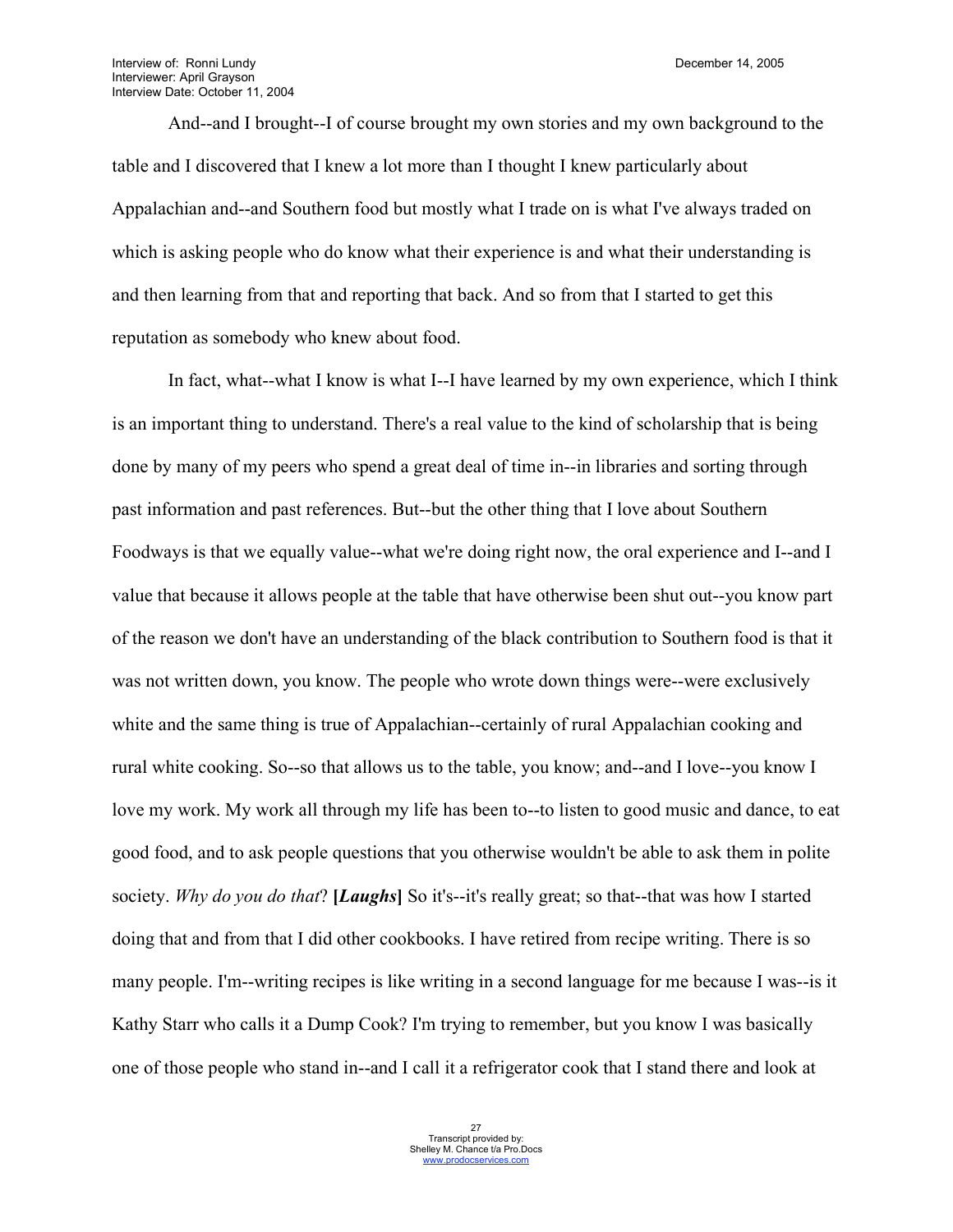the refrigerator and go *oh we'll put that together;* you know. So I now often write text for books that have other people's recipes--people who I admire like John Stehling of--of the *Early Girl Eatery* in Asheville, North Carolina, and mostly they just let me sit around and pronounce things and that's really fun--make pronouncements. **[***Laughs***]**

0:54:55.1

**AG:** That's great; that sounds very fun. I was wondering--do you mind talking about your illness and how--?

0:55:03.1

**RL:** No, not at all.

0:55:03.9

**AG:** John T. had mentioned that there was a fund-raiser for the SFA and--.

0:55:07.8

**RL:** Oh, can I talk about this because this is an extraordinary thing. It's an extraordinary thing. I- -I went through several transitions in my life at--at the Millennium. My husband of 25 years who remains my very dear wonderful friend but we decided to separate and pursue different lives.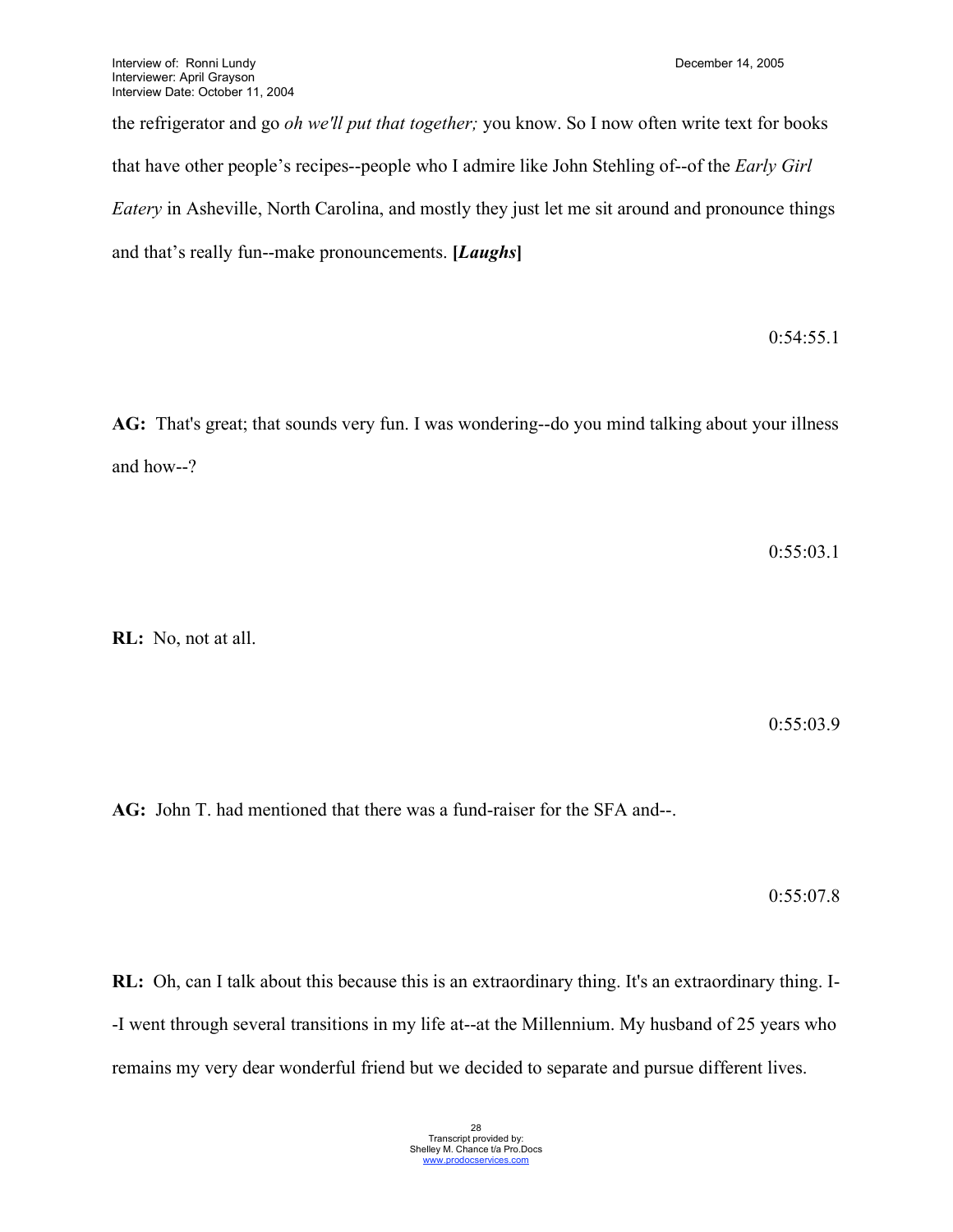And as a part of that in the summer of 2001 I moved to Asheville, North Carolina **[***Dog Barking***]** because--this should come as no surprise to anybody who's a mountain person, I had been dying to get back to the eastern mountains, the Blue Ridge particularly. My daughter was in school at Warren Wilson outside of Asheville. I found a house where she and a couple of her friends could live there for a while and help me work on the house and everything just seemed to be very peachy. This was in August of 2001, which of course as everyone knows was a traumatic time for all of us. Then we go through September 11th which was horrifying enough in itself, but by October of that year I just had been diagnosed with fourth-stage ovarian cancer and fourth-stage is terrible. It--it's not a very hopeful diagnosis and my cancer had--had been all through my abdomen. I had major surgery to remove everything. It was up in my diaphragm as well. It blessedly was not in my lymph nodes but it had metastasized in my liver. And I had a tumor--I had a couple tumors that they couldn't get through surgery and they could not operate on the tumors in my liver because of the--there were two tumors there--because of the location; and so essentially I began a treatment of chemotherapy to improve the--to reduce the size of those tumors, to improve the quality of my life and to perhaps give me an extension. And it--it is dangerous; I tread on this lightly because it's--it--it is dangerous to look at the statistics for cancer and believe that--that is your determined fate, and I'm a proof of that. But in looking at the statistics for this cancer, the possibility of surviving as much as a year is--is very, very, very small.

So there I was you know in this--in this new town; I'm so grateful. My daughter was able to be with me without leaving school. I--you know what an incredible thing. People from Asheville, I had taken a job at Lark Books, this publishing company and had left--I hadn't even met all the people there and they called up--called my daughter up and said for the next month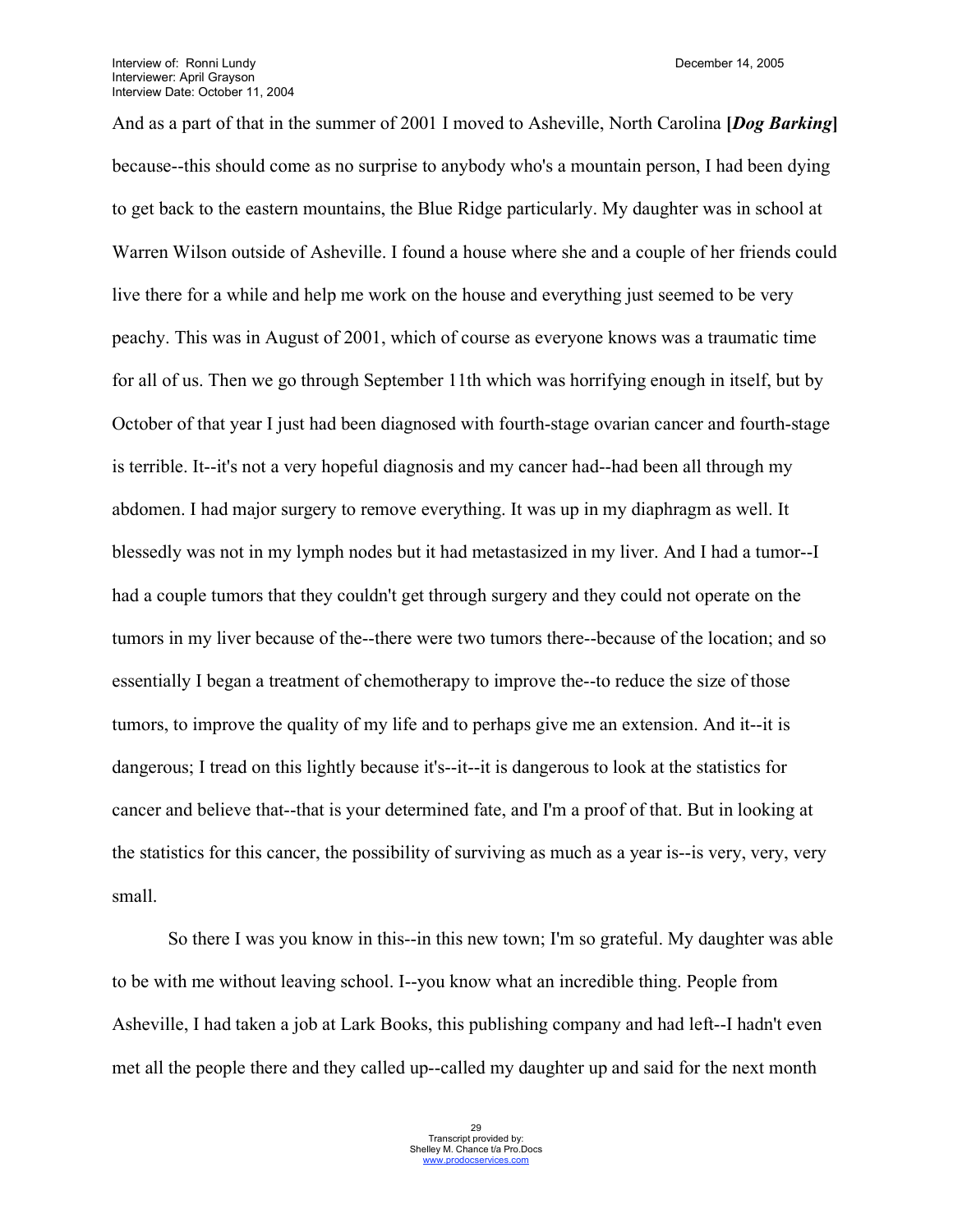we're going to prepare dinner for you all on every week night. And they delivered--they had a meal that we picked up at Lark Books every weekday that--it was incredible for everyone in our house. There were five people living in the house. My--he was still my husband then; he was living in Alaska and had to keep living there, had to keep working there, because that was my health insurance, so he's flying back. And my nephew gave him frequent flyer miles. Jessica Harris who is a founding member of the SFA called me up and--and gave me frequently flyer miles for him--offered her frequent flyer miles for him.

In the course of this, Sarah Fritschner, who is a member of the SFA and is a long-time friend of mine and the Food Editor of the *Courier Journal* in Louisville and attended the symposium that year. Sarah attended the symposium that year, went home to Louisville, brushed her teeth, took a shower and drove down to Asheville to--to be with me at--in the hospital when I had my catheter implanted and to tell me all the stories **[***Laughs***]** from--from the SFA which was really good. I think that's the year that we got a couple people arrested **[***Laughs***]**, and you know there were many tales. She was great, and of course everyone there--John T. announced what was going on. They took up a collection. People sent me money; people started writing me- sending me love and all this energy. And Sarah said *you know I know you're going to be strapped for money*, and I was. I mean I had not counted on this. I had a little bit of savings but I suddenly could not work. Ken's job that he had taken in Alaska paid less than his previous job. We had a child in school that we were paying for school and--and even with good insurance which I had, you have medical bills that--that are scary. And so Sarah said *you know you're going to be strapped for money. Would you mind if I asked Joe Castro and Kathy Cary, two chefs in Louisville--Joe is at the English Grille; Kathy is at Lilly's, who are--are friends of mine*- friends of mine as well as friends of Sarah's--*they want to know what they can do; how about if*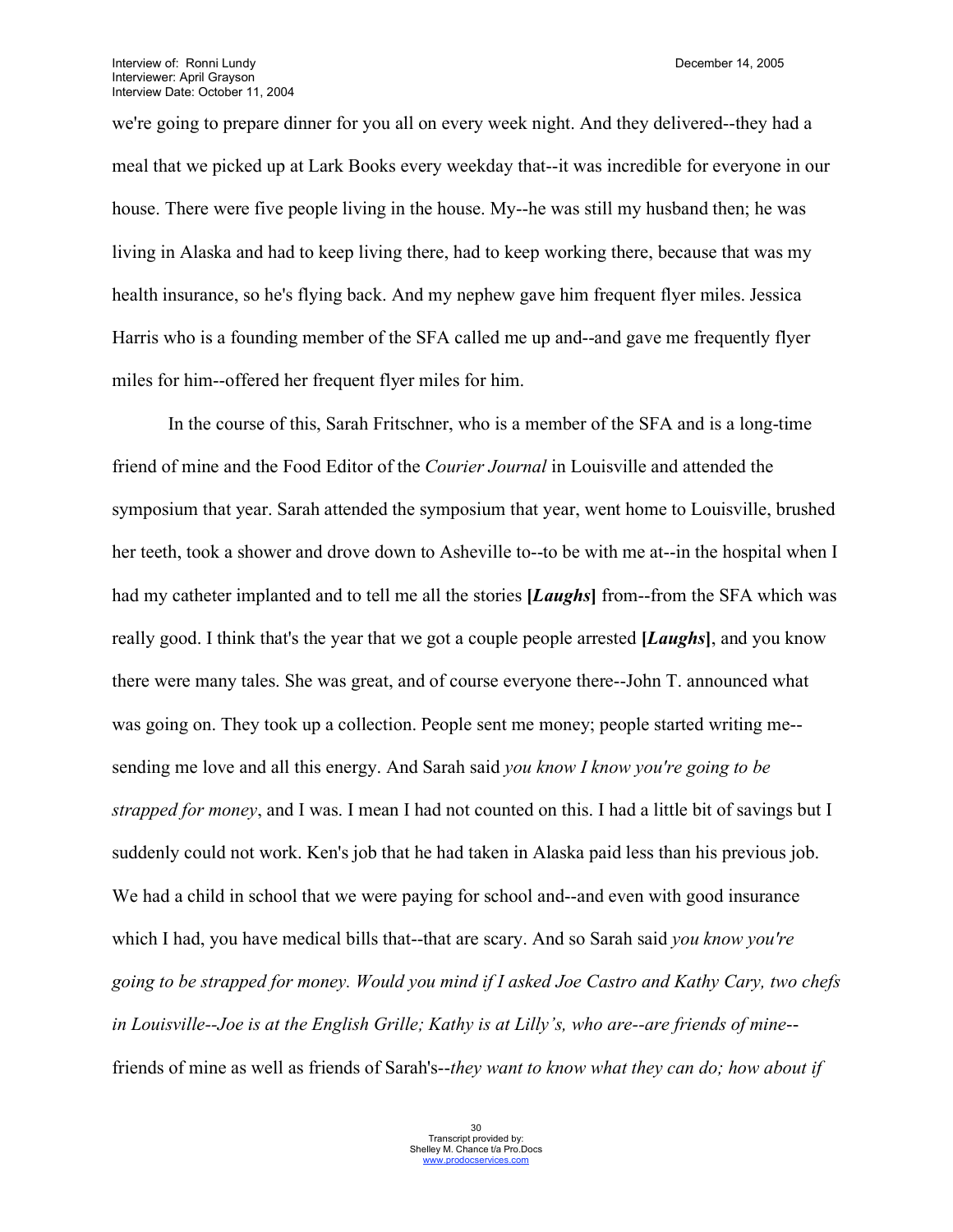*we have a dinner in December that they cook at and they make recipes from your cookbook and we'll sell your cookbook and we'll give all the money to you*? And I went *oh that would be great you know*. I had some hardback copies of the book, and I gave them to Sarah.

And Sarah went home and a couple days later--or about two weeks later she called me and she said *Jamie Estes,* who is a member of Southern Foodways now and is in fact doing our fund-raising and she's the PR person. She was then at Food Service Associates, and Jamie and I are long friends and we had worked together--and she said *Jamie Estes is getting involved in this and she's--she's talking to a couple of other people*; *Dean--Dean Corbett from Equus* [*restaurant*] *in Louisville wants to be involved and Susan Seiller wants to be involved from Jack Fry's* [*restaurant*] *and Lynn Winter wants to be involved from Lynn's Paradise Cafe. So you know it might be a little bit bigger*. And I'm going, *God that's great; that's wonderful*.

 And then--and then we go through Christmas and sometime in January John T. calls me up and we're talking about something and my chemo was going very well. It was very exciting, you know. I was having a positive response to the chemo. My--you do a blood test that you get these numbers called CA-125 numbers and my CA-125 numbers were unbelievably fabulous but I still had a tumor on my liver and it--it had shrunk but it was no shrinking anymore. But it was in control and I'm going *wow; maybe I get to stick around for another year or two, you know*. And I'm going *John T I'm--I'm coming to the next conference. I'm going to be there*. And--and anyway it's all very exciting and we're discussing something; and then at the end of it John T. says *listen, Jamie Estes asked me to ask you what we should call this benefit*. And I said *what benefit*? And he said *you know the benefit for you*. And I said *oh, you mean the dinner that they're cooking*? And John T. is kind of going *do you know what's going on*?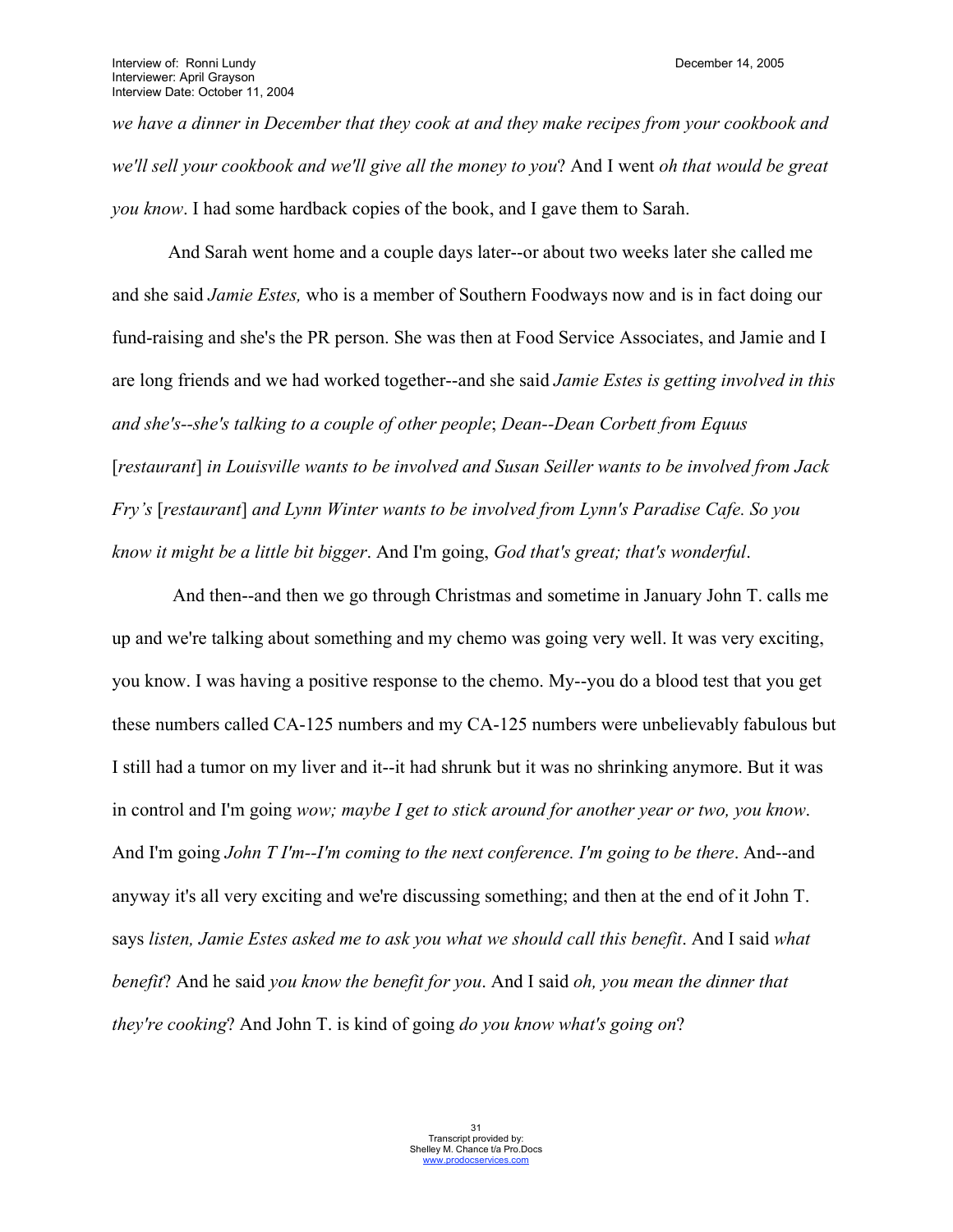Interview of: Ronni Lundy **December 14, 2005** Interviewer: April Grayson Interview Date: October 11, 2004

Fourteen restaurants in Louisville had signed on and fourteen of my colleagues who are food writers from Southern Foodways Alliance--connected to Southern Foodways Alliance had agreed to come to Louisville to--to do this event for me. Brown Foreman, the--the company that makes all these wonderful liquors from Kentucky had agreed to--to provide money for the SFA to have their Board Meeting in Louisville and put up all these chefs to come in. And--and so they had this night in February where **[***Emotional***]**--where these fourteen restaurants did special meals and contributed the money to my--my upkeep and taking care of me. And they advertised it in Louisville and the Mayor declared it *Ronni Lundy Day,* which is pretty hysterical. And there were all these articles written about it, and I suddenly started getting checks from people all around the world, including a friend of mine from Atlanta who I had been elementary school and high school with and hadn't seen for 10 years who sent me a very substantial check to live on for a year.

The benefit provided me with my livelihood for the next year and a half while I was in recovery. It paid for my doctors' bills; it paid my housing expenses; it allowed me to replace a broken computer with a new computer so I could begin to write again to earn my own money. It- -it put food on our table. But that's not the half of it. What happened is I--I mean here's--here's Natalie Dupree and--and I don't even want to start naming names because I'm afraid I'll leave somebody out. But the Lee Brothers come down with oysters--they bring oysters and they're- and they're standing in--in Lynn's Paradise Cafe parking lot cooking oysters and--and--and I had been the restaurant critic for two years at the *Courier Journal* in Louisville. I must have not have been too harsh, you know **[***Laughs***]** and--and some of these people who had restaurants didn't even know me personally; they just knew me from--from writing and they stepped up to the plate, because--also because Louisville has this incredible--not only do they have these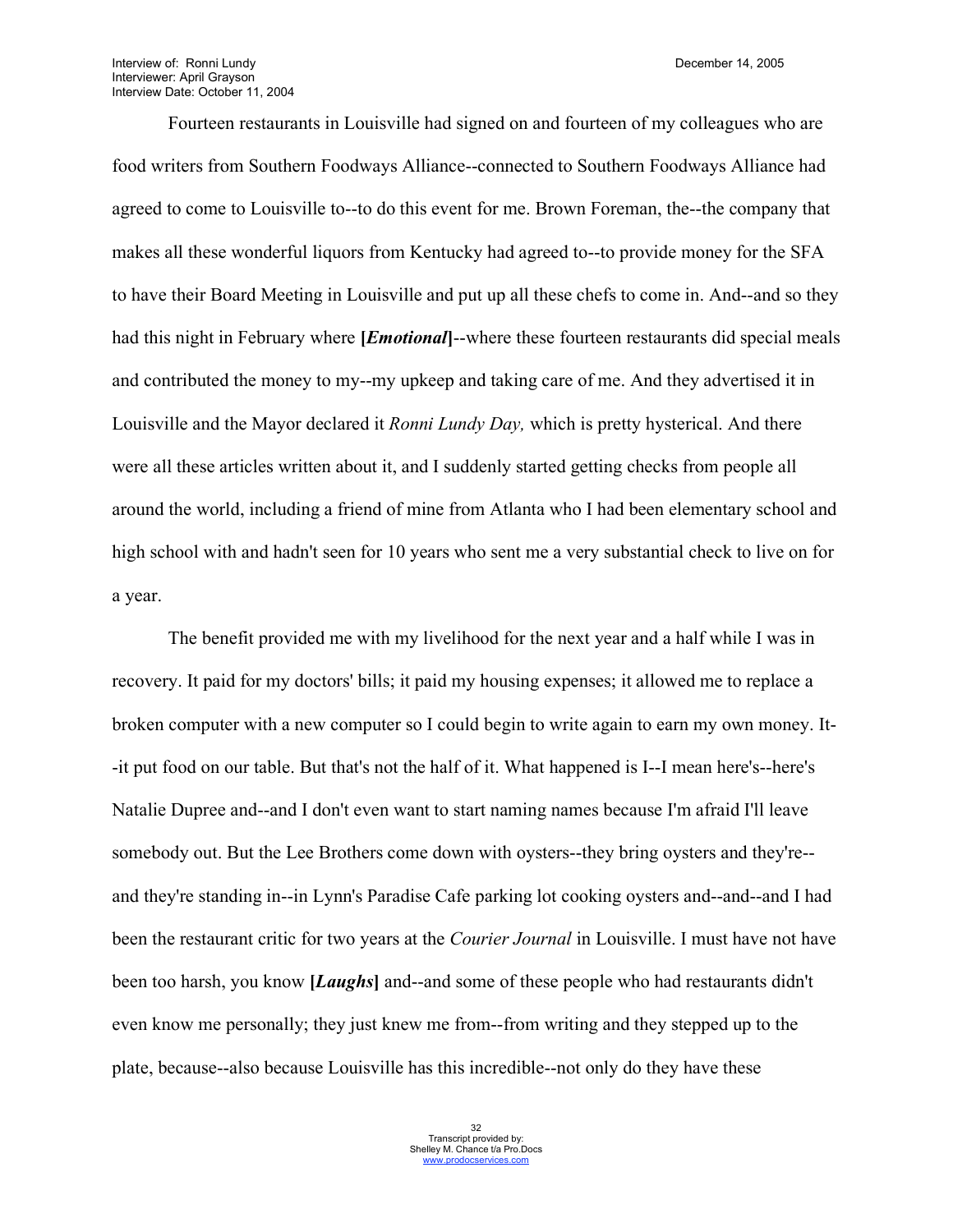outrageously incredible restaurants but they have this spirited collegiality that's unbelievable. So- -so all these people step up to the plate.

So that morning, I woke up in my bed and--and it's not always a good--no, it always a good thing when you wake up when you're a cancer patient because you go *oh good, you know I woke up*, but then immediately you're faced with your--you know some mornings I woke up and looked at my death in the face, you know or--and some mornings you just wake up and the chemo and the surgery and--and everything else is going on. You realize that you're not getting out of bed that day.

I woke up on the morning of this benefit, and I was lying in my bed and I could feel that I was being lifted up on the hands of all the--all these people, all these people--all their hands were lifting me up in the air. And then of course being a good Southern girl, the image immediately began--became a high school football field and they're running me down to the goal post. They were lifting me up and were running down to the goal post and the cheering and the lights were everywhere and I'm just like *oh my God*. It was just this breathtaking experience.

So that morning what I did was I had a list of all the restaurants, so I called all the restaurants so I could talk to the owners and the chefs and--and thank everybody. You know I was calling to thank them but what was happening instead was every time I'd call I'd get a little shot of--of love and support and--and--and--and I was just like--it was like Christmas. I was like a lunatic, you know. I was--and I got--I got--I showered and I got dressed up like I was going to the party, and I did go to the party. My friend, one of my dearest friends, Sandy Phillips in Louisville said *Jim is taking his camera and he--he'll go home and download pictures and I'm taking my cell phone*. So she took her cell phone and everywhere she went--she went to all these different places and every--and then everybody came to Lynn's Paradise Cafe after supper to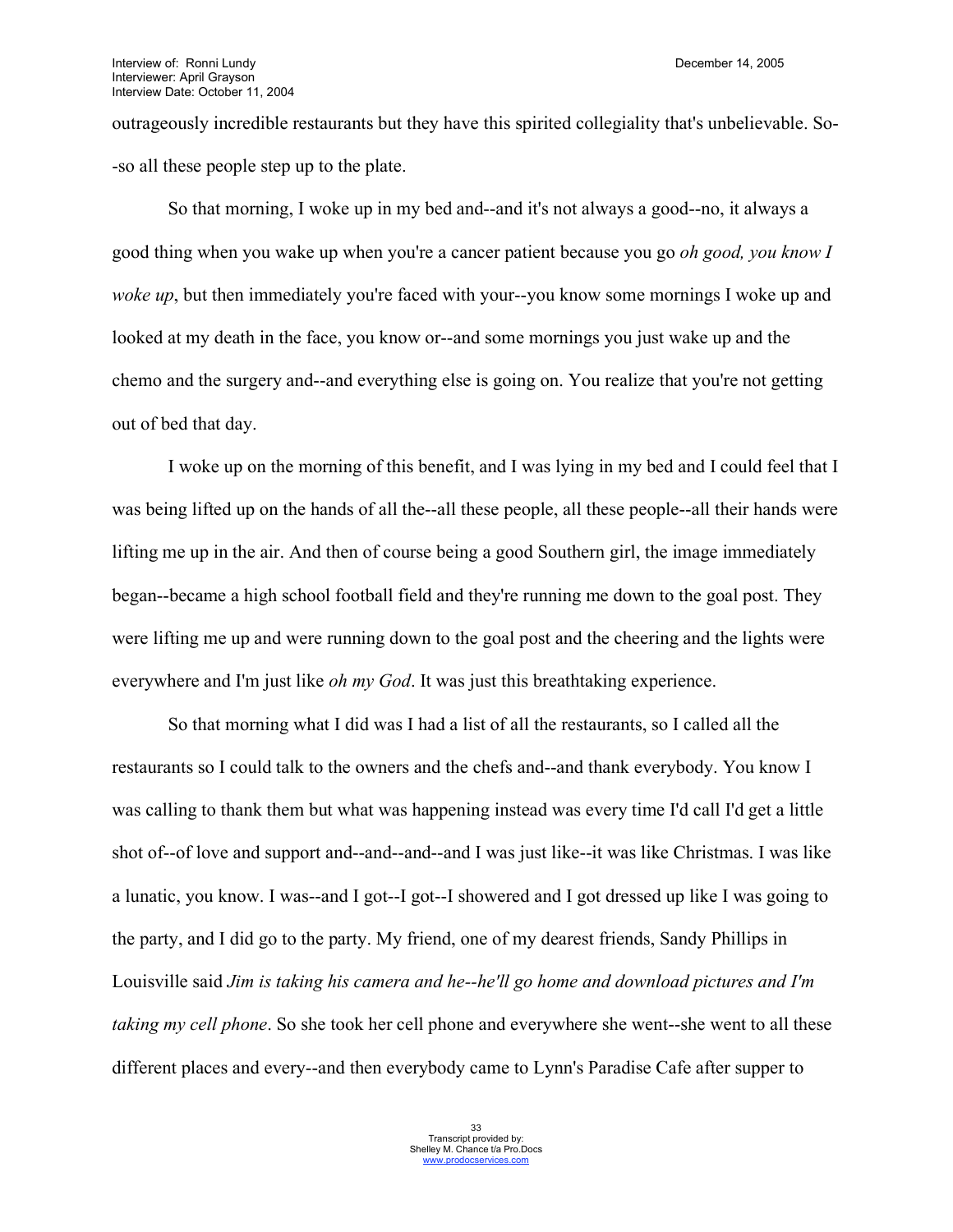have oysters and--and drink. And so Sandy just took her cell phone and passed it around. She didn't even know where her cell phone was. People were coming up to her she had never met before going *are you Sandy; should I give this back to you*? And I'm talking to you know--I'm talking to my--my daughter and her boyfriend drove up to Louisville to go to the event in my stead, you know and so she's taking the phone around to my friends and the people from SFA. And here all these--here's all these people, my--my beloved friends, my family you know this family that's gathering around the table and it's--it's not only--I mean it's like the family I had always dreamed of--not just the people who were close to me that I know who know my history but like my parents would have invited strangers in and--and their friends in to sit at the table and everybody is at the table.

And so the final image that I had--the final realization that I had was that in *Peter Pan*, the--the TV show that had Mary Martin that I watched as a child, there's a scene in *Peter Pan* where *Tinkerbelle* is dying. Her light is fading, and *Peter Pan* turns to the audience, the--out there in television world and says *if you want Tinkerbelle to live clap--clap your hands*, and you know I--children clap all around America **[***Claps***]**. You could even think that you heard it out the window. Well that's what it was like. I--it was like I was *Tinkerbelle* and all these people were suddenly clapping and I could hear it and my light started to come back inside of me and--and this joy just filled me, this love and joy just filled me and--and all the hopes and prayers. You know for many of these people it was prayer, but for other people it was just energy that they were sending to me. And--and I have learned through my experience that matter is becoming energy and energy is becoming matter, and even what you think is a physical thing can and will change over time.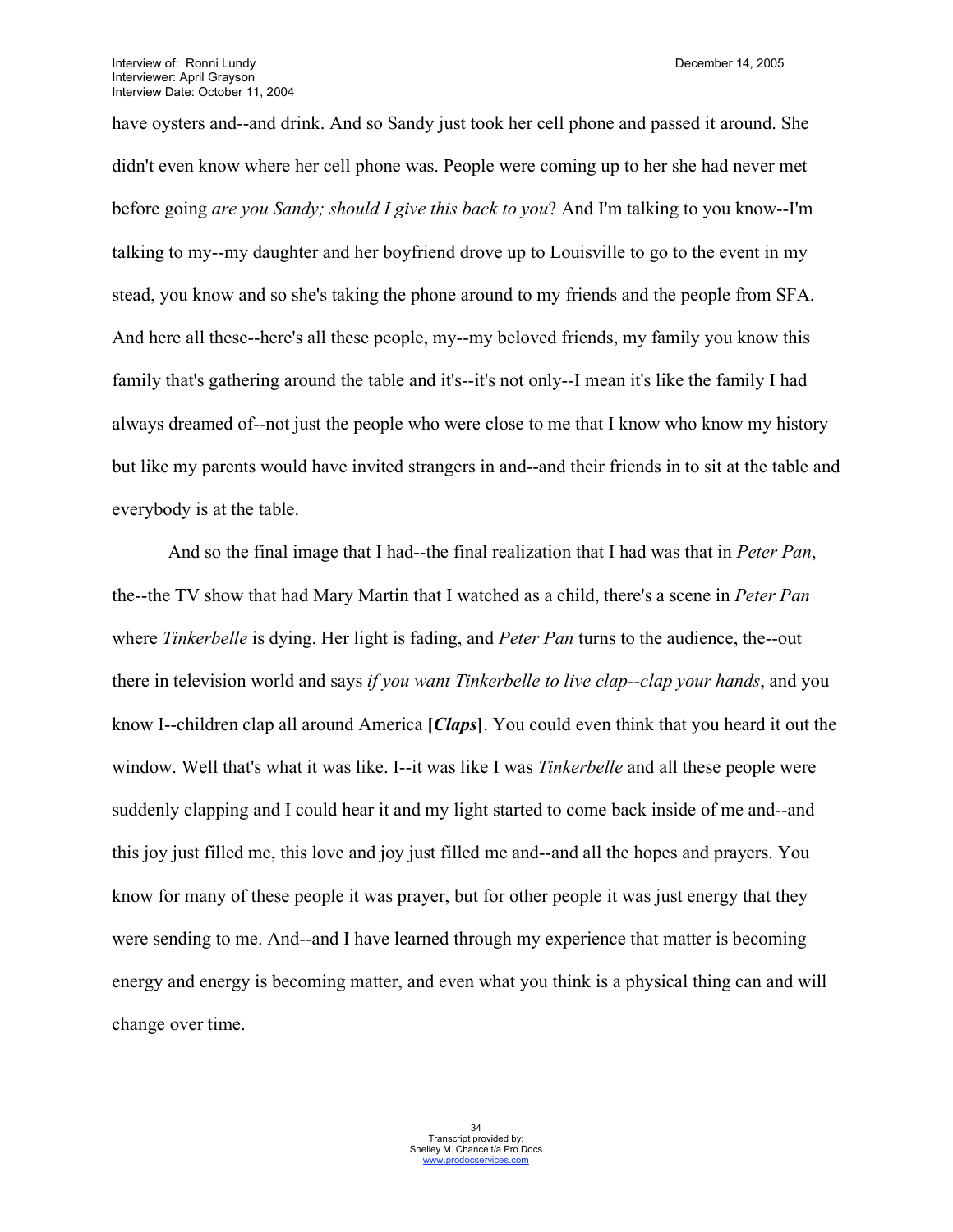Interview of: Ronni Lundy **December 14, 2005** Interviewer: April Grayson Interview Date: October 11, 2004

So I went--then I guess that was in February and I kept having--you know I kept going through chemo and I kept having these fabulous numbers and I kept feeling better and better. I mean we'd--we'd laugh and go *God you look better than you've ever looked in your life you know*. I was--I was lucky; I had a very good bald head, so it was you know. **[***Laughs***]** And--and my doctor was very puzzled by the fact though that--that the tumor was not decreasing in my liver. And it was also not increasing; it was not doing anything, and so finally in April my doctor said *would you consent to having a needle biopsy done to take core samples out of this mass because there just is the--the slimmest chance that this is not a tumor that we're looking at--that the tumor has gone away and that this is scar tissue*? And I said *yeah, of course*, you know. So I go off to the--to the hospital and it's hilarious. They showed me the--the ultrasounds from my first diagnosis where my abdomen is just riddled with these masses; it was just awful. And then he shows me this last little--nasty little remaining tumor and he takes the core samples. It's scar tissue and I have no cancer; I have no ovarian cancer. And--and I just--I mean there's so many- you know, I had a great doctor. I had terrific chemotherapy. I had a psychological support group, Pathways. I--I go to a clinic called Hope in Asheville that's incredible. I go to a--a therapy group at Pathways that--that works with all these issues. I had a healer, an energetic healer, Jennifer Bruce who helped me. I had strangers at Lark who brought me food. I had people coming out of the woodwork but I had this sudden enormous wonderful family of love and caring and support through the SFA that just stepped up to the plate and--and lifted me up and carried me down the field, and I became a miracle. And I just--this week right now while we're talking is my official 11th--3rd anniversary on October 11th; it's my 3rd anniversary since diagnosis which I'm not even supposed to be here. And I just had my--I just had my checkup and everything is clear. I just had a CT scan; there's nothing--no activity. My blood tests are normal. My blood pressure is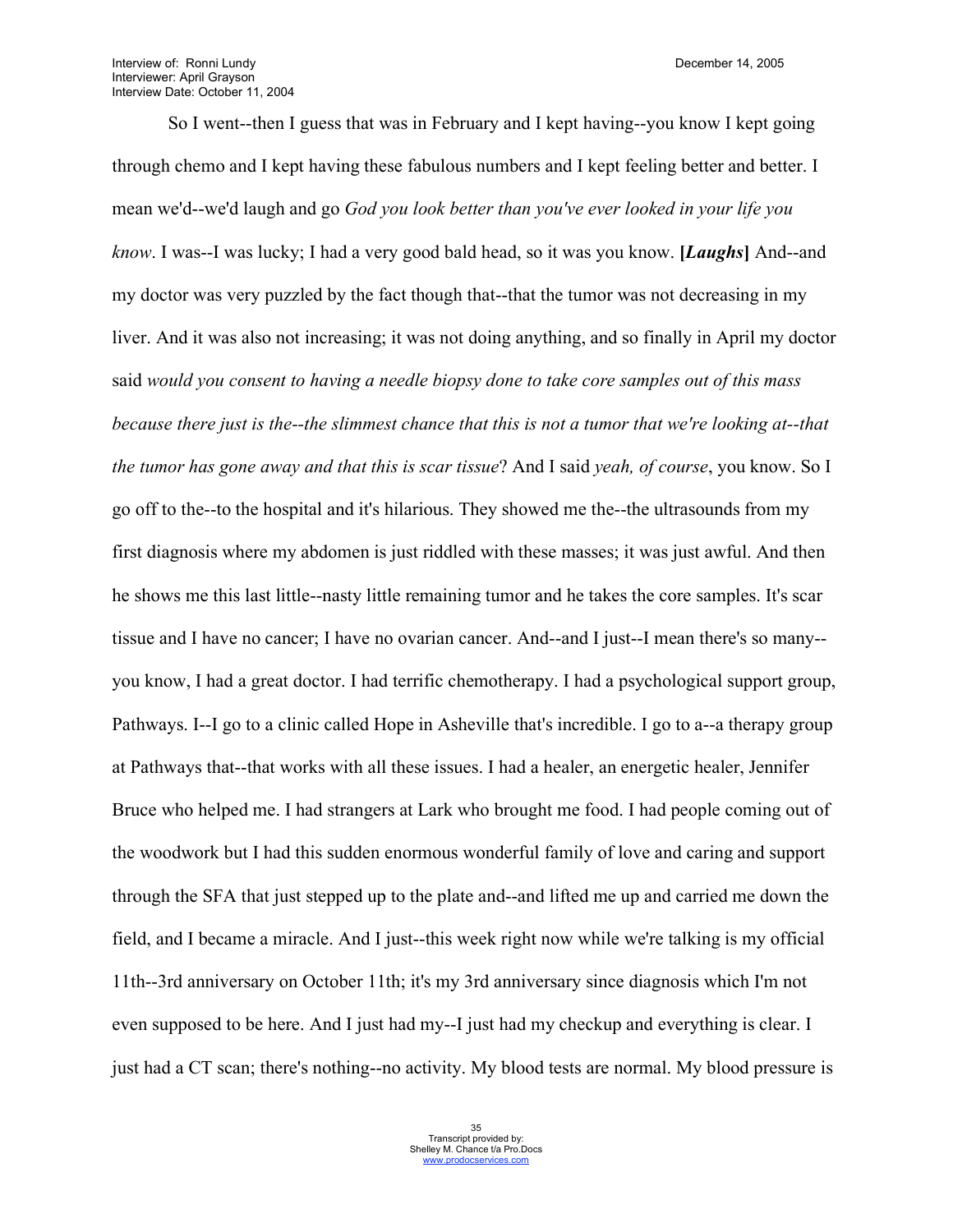fabulous--everything--all my white and red blood cells are perfect and my doctor said *don't come back for six months*, which is also amazing.

1:12:08.7

**AG:** That's great.

1:12:09.5

**RL:** So, and--and yeah, I do--I--I--I believe that the people in Southern Foodways Alliance gave me my life. I do believe that. I know that sounds way over the top and--and--and--and--but--but it's true; it is true. And so this is--this is to me my family. And I'm--I was just going--I was just having this--I'm having this snafu with this--I sold my house in Asheville and I'm traveling. I bought a little motor home to travel around for two years because I--you know, I was having one of those *I'd like to do that some day* and after you've been through what I've been through you always go *what's some day; get--get on it girl*, you know? So--so I'm having these snafus with the--the motor home which has turned out to be a real lemon, and I was driving here and I was being depressed and then I thought *I'm going home. It doesn't matter. I'm going home. I'm going to my family. I'm going to be there*. And--and you know it--it's just again been another joyous occasion where I just feel like I'm--you know I'm home and--and this is where people love me and accept me you know and I do--I just believe in that power and energy of this place above and beyond everything else. And--and I think it is because I--I think it goes back to what John Egerton says. It is because we are gathered around this table where--where everyone is welcome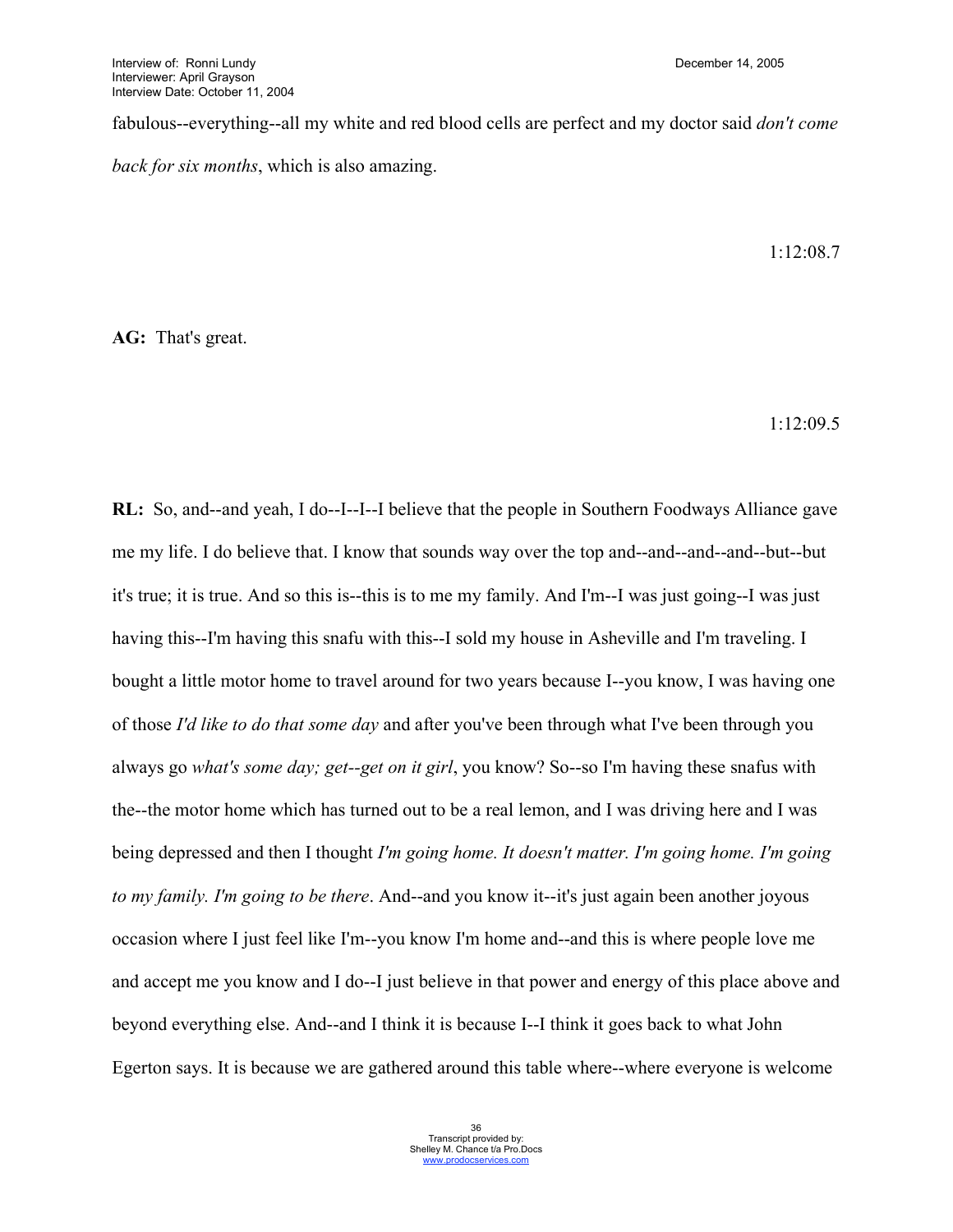and everyone--where--where we keep working to break down barriers, you know. It doesn't mean that we don't have our little cat fights. It doesn't mean that we can't be territorial or whatever. But--but this organization embraces not just each other but we embrace life you know and that's an extraordinary thing, yeah.

## 1:13:57.2

**AG:** Can you tell me--I know we've been going long, and I need to get somewhere, but can you tell me a little bit about your trip and the plans that you have or are there plans?

1:14:06.4

**RL:** Well there--there aren't that many plans. There are--there are a couple key destinations. I--I discovered--I have a little booth in Asheville in a--in a very hip little antique mall where I sell kitchen and food-related second hand items and--and that's been real fun for me because it--it--I love second-hand(ing) plus it's also a visual expression. I'm not--I've always been verbal and I'm not a visual artist but it allows me to arrange things and create little color concepts and you know do all this kind of do-da, and I really like it. You know I--it's like making dioramas and you know on--on a large scale. **[***Laughs***]** And so--so when I decided--when I got this hare-brained idea to--to sell my house and--and hit the road again, which I did in my 20s. I traveled in my very early 20s out--out west and lived in different places and just sort of went wherever it seemed like a good idea to go and I wanted to do that again.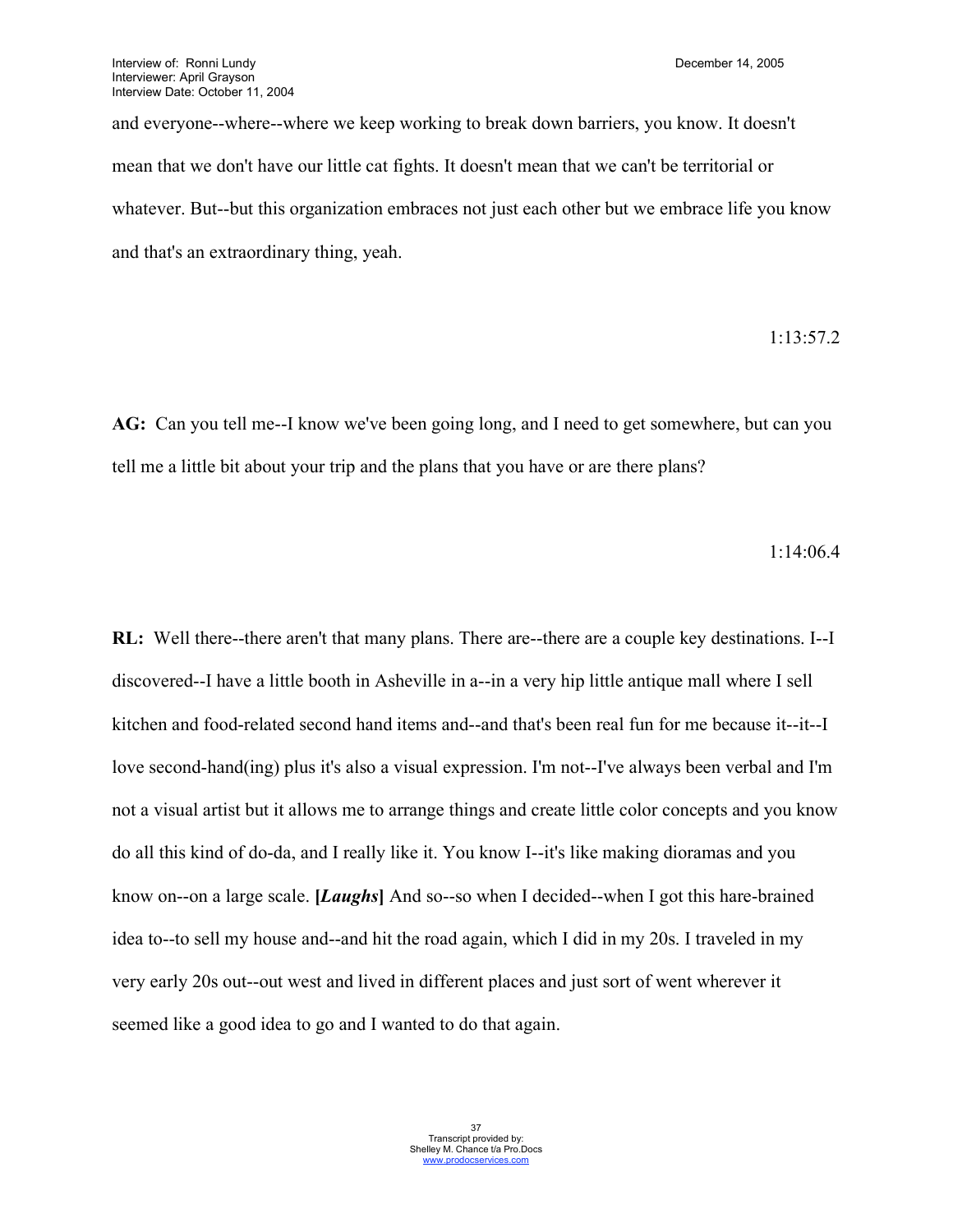Interview of: Ronni Lundy **December 14, 2005** Interviewer: April Grayson Interview Date: October 11, 2004

I decided that as a part of that--that I would be buying junk on the road, antiques and junk on the road and then maybe selling them. So I just went to this huge antique sale that happens in East Texas around Round Top, Texas which is okay--you know it, yeah--well all right. Well I went there last spring with my friend, Joni, and it was like--I was stunned. It--it's like Woodstock for antique dealers, you know. It's just this--and there were all these--so I started interviewing of course. I started interviewing the--the dealers and going *well do you have a store; do you do this full-time; what do you do*? And I discovered that there were people who made their living on this circuit. I don't know that I want to make my living on this circuit but I want to participate in it because it is this sub cultural world and it's wonderful and--and really joyful. So I just spent 11 days in a field in East Texas surrounded by these people and--and don't you know that once again what brought us together is we started sharing food.

Let me tell you a little--a quick little story. There was a family in camp next to us who were I think three generations originally from Mexico and--and the younger people spoke English very well. And as the generations went up there was less communication. And one of the women in the middle generation--a little younger than I was but--but a grownup was--was very shy, but she kept coming to my booth. I had a picture that I called *The Madonna of Knoxville*. It was from a Knoxville, Tennessee religious--company that manufactures religious stuff and it was this beautiful Madonna with a child that was old and kind of funky. And she would just come and look at it. She loved it; I could tell that she loved it. And--and after a while I just thought *well I'm not supposed to sell this; it belongs to her*. You know so one day I went over--I took it over to her and communicated to her. She asked me once how much it was and I gave her a discounted price, but I knew that you know she said *I have to wait until the end of the show*.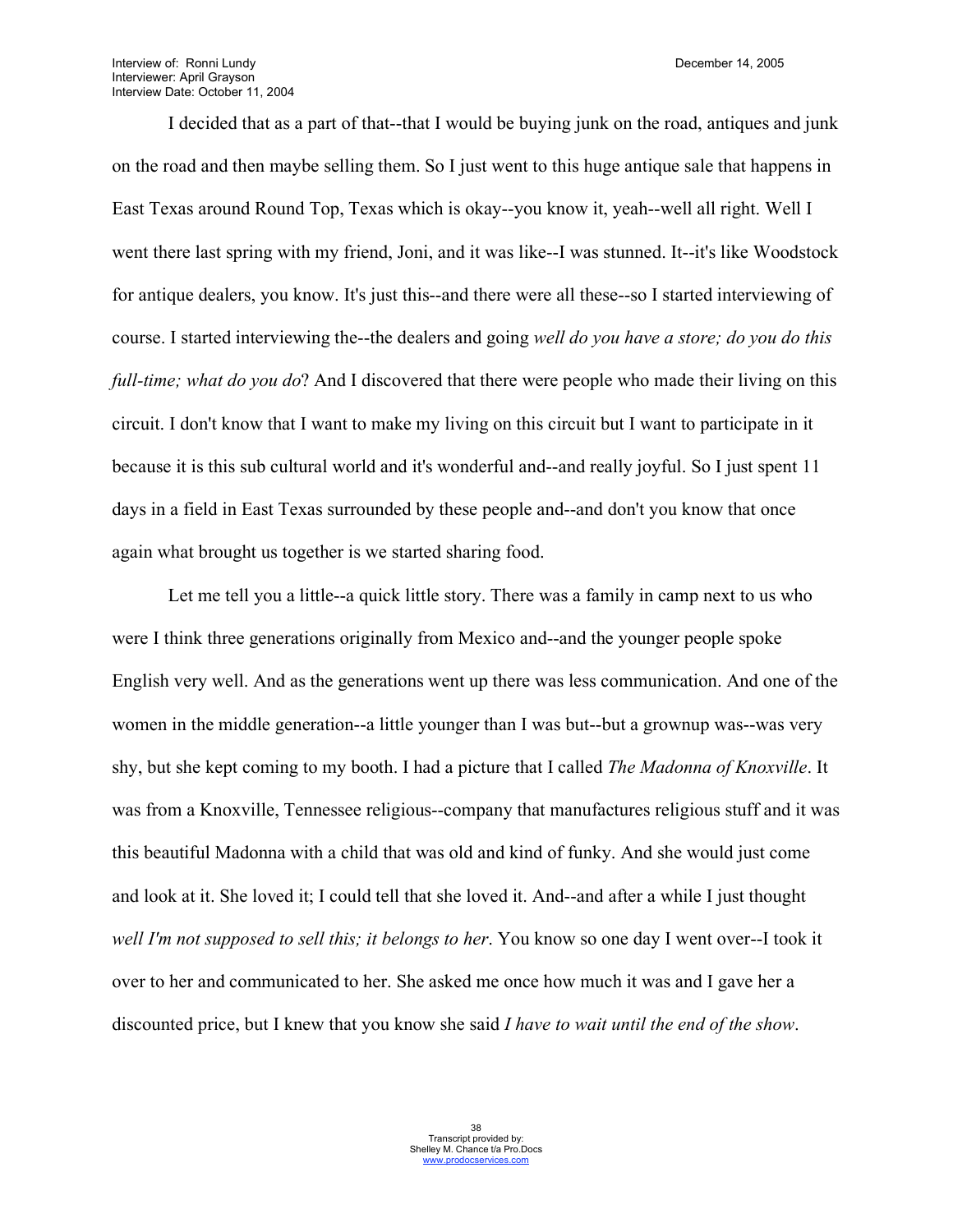So I took it over and I said *you don't buy this. She wants to be with you. You know she needs to be with you*. And she was very touched and about 30 minutes later she came to me with a tall Styrofoam cup and it had hot rice pudding in it that she had just made with cinnamon and raisins and milk and she said *what--do you like rice pudding*? *Will you take this*? And that was her gift back to me. And I thought *oh my God; everywhere you go it's communion isn't it*? It's just--you know it's just amazing.

And there was another guy, he had--he as a barbecue and oh my God he barbecued all this meat that was unbelievable and my dog--my dog didn't want to leave because everyone kept feeding him their beef brisket sandwiches and stuff. So--so--so I'm going to do that occasionally. I'm going to hit a couple of those things, but that requires me to get--to buy and sell stuff. And I'm also traveling--I'm also writing about my travels and my adventures as a middle-aged former hippie chick out on the road trying to see what's out there, because the whole world of RVs and traveling is starting to change because the baby-boom is--is becoming a part of it.

But when I got--when I got depressed, you know because--because my vehicle is--has been broken--let's see; today I've owned it for 129 days and it's been broken for 55 of those days. And so that's unacceptable and--and I'm arguing with the company to buy it back. You can delete this if you want but it's Air Stream just in case anyone wondered and--and--and I'm fighting with the company to buy it back and it was kind of--it got a little depressing there a few days before I was supposed to come here. And then I thought *oh I'm going to Southern Foodways; it will be great*. And then I thought *oh I don't have anything planned to do. I have to edit the next Cornbread Nation*. *I'm just going to see if I can rent a place for a month in Oxford*. So that's what I'm doing. It wasn't my plan; it wasn't--I was thinking I'd go onto New Mexico but I'm not--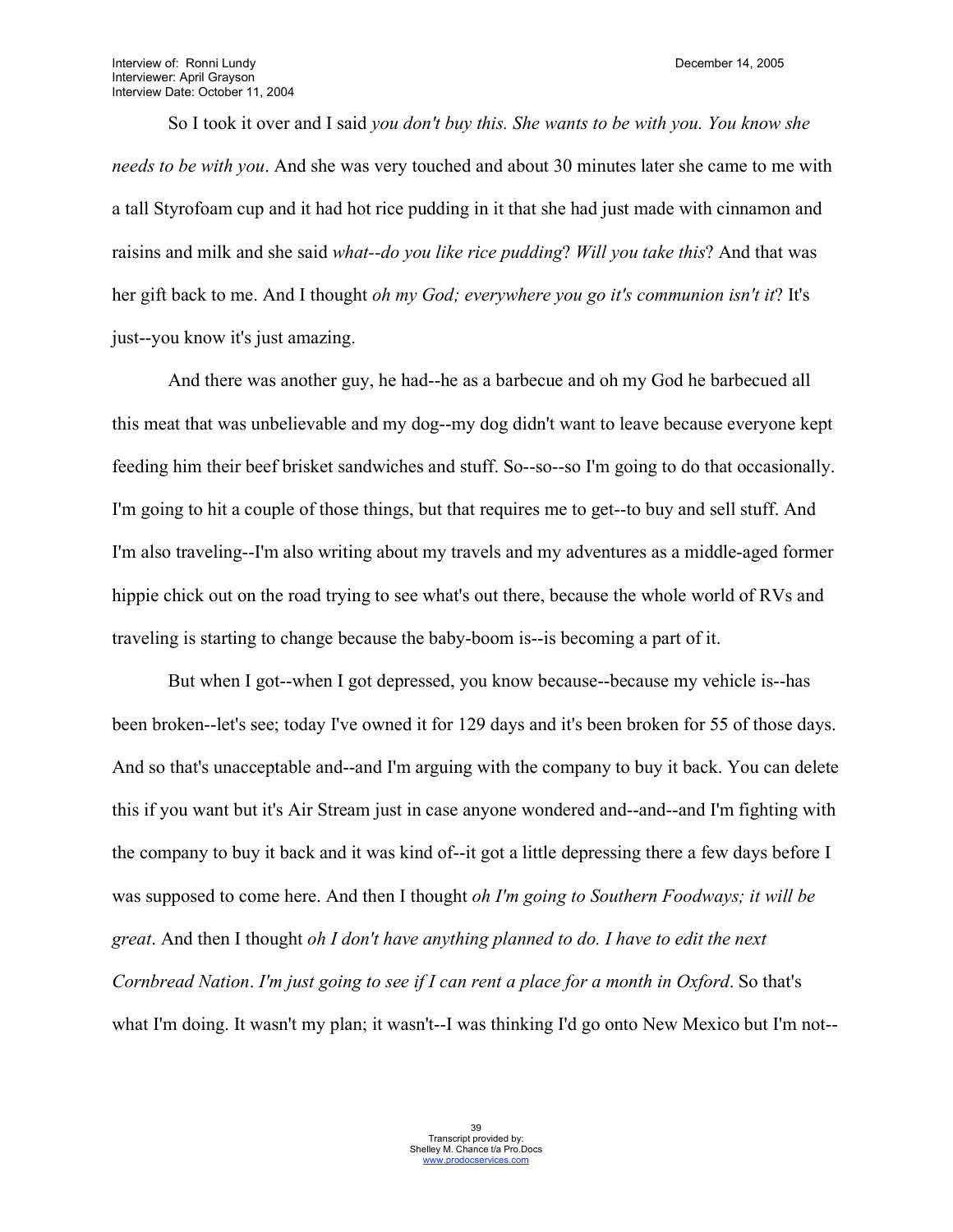I'm going to stay here for a month and then I'm going to see what happens from--from there; and so it is very loose--built around certain things.

Like I'll be at Southern Foodways again next year; I will probably go back--I'm hoping to go back to Round Top in the spring if I can find enough merchandise on my travels to make it worthwhile. I'll be house-sitting for a friend outside of Santa Fe from December--mid December until the end of March, which is great. I lived in that area for seven years, so it's--I have friends there and it's a homecoming and it's also a very spiritual thing. And this is--this is a bit--you know the Zen monks that don't go to the monastery but just sort of wonder the earth? Well this is my middle age Southern American hillbilly woman version of this. You know I'm--I won't--I won't suggest for a minute that I'm living out in the elements but I am trying to take what comes to me and try to find the--the value in it, you know and--and to--to take my existence to another level of understanding and being that--that maybe is--.

Oh you know what I'm doing? I'm doing--I'm going back to what Bill Best said; I'm trying to create--I'm trying to morph(ally) realize the community of connection as opposed to a community of things. And you know here's the lesson; the thing that I bought has so let me down, but the connections--they're fabulous. You know they're just--they're--they're lifting me up and carrying me on again. Okay; so that's my little religious spiel you know. **[***Laughs***]**

1:21:06.1

**AG:** No, that's--that's wonderful. Okay; one more question.

1:21:10.4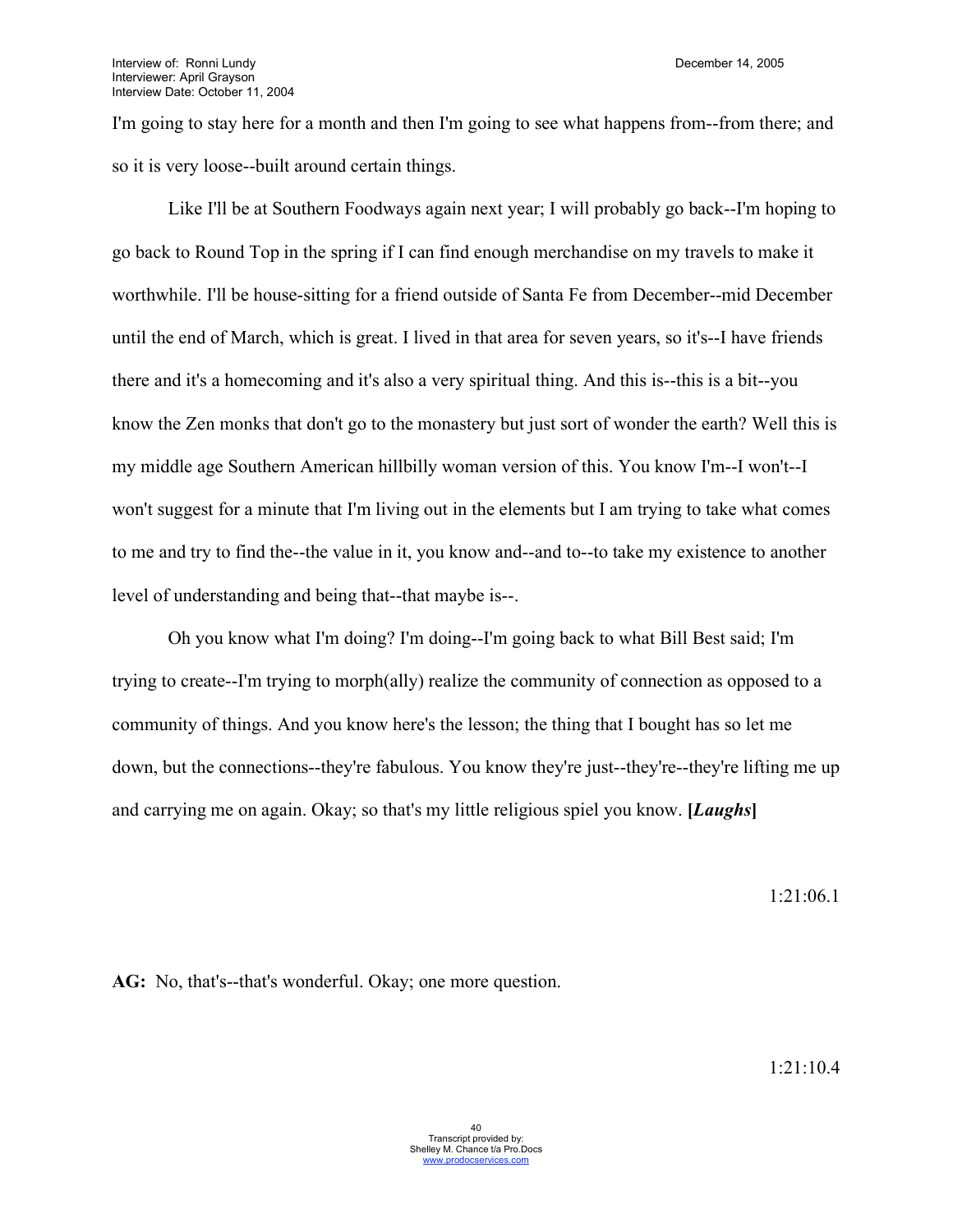**RL:** Yeah.

1:21:10.7

**AG:** And then I'll let you get on with your day. It's been great.

1:21:14.6

**RL:** Well you can tell I'm--I'm kind of reticent, and it's hard to get me to talk.

1:21:16.8

**AG:** No; I love talking with you; it's great. Getting back to food and Southern food more--more specifically, if--what is your ideal? Do you have an ideal Southern--if I came to you and said *Ronni what is your--serve me your favorite Southern meal* what would be the--?

1:21:36.3

**RL:** There--I--the first answer is this; it would be summer and everything that we would be putting on the table would have come from our garden or a neighbor's garden or, to be more realistic in this time and age, the farm market. And it--it would have corn cut off the cob and cooked in bacon grease simmered low--slow in bacon grease and then it would have green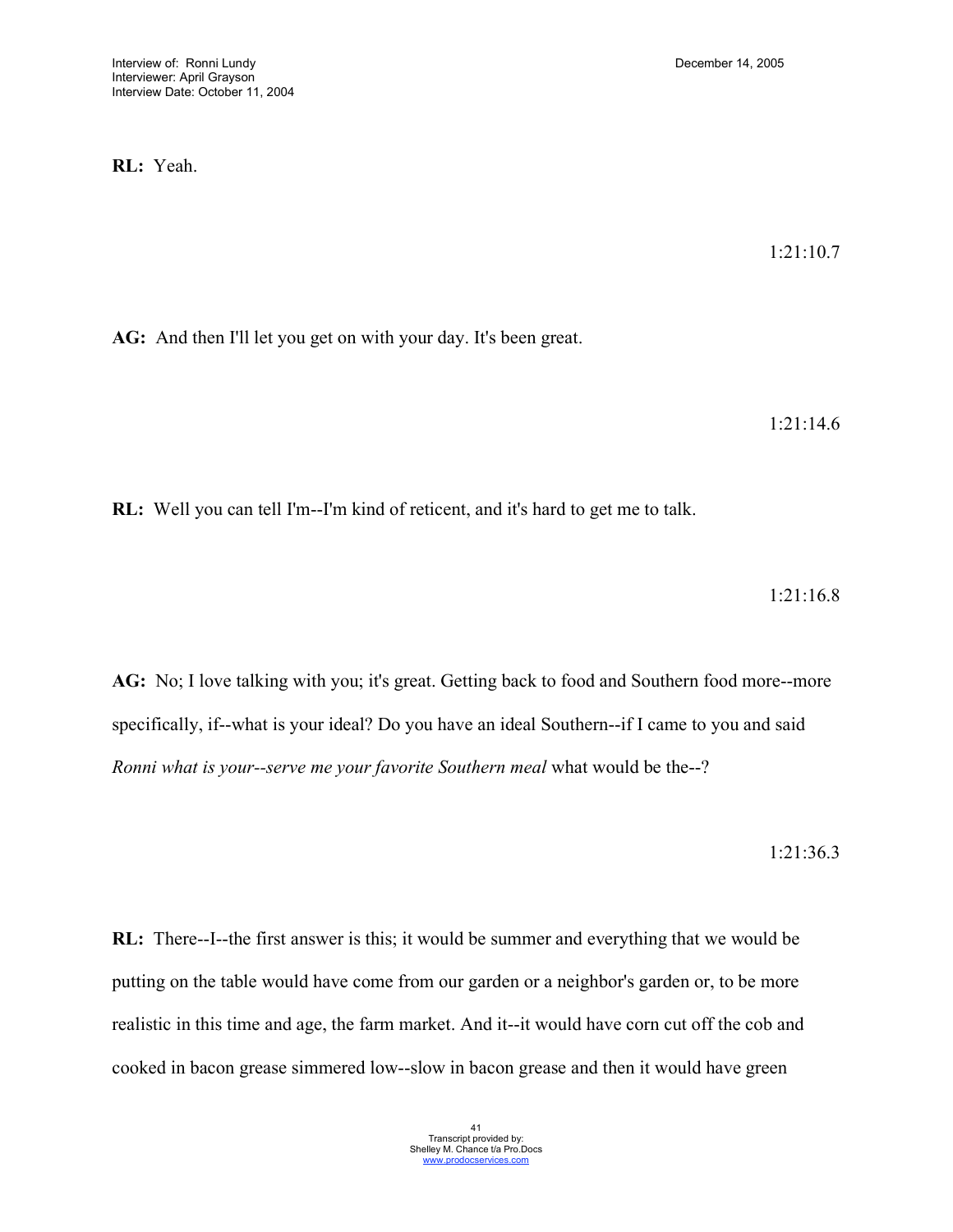beans--real white half-runners, not--not the ones that are being sold commercially now because they're being bred for the wrong reasons, but an heirloom from Bill Best. That's what it would have, and that would be a green bean that would have a big bean in it and be good and meaty. It would have fresh tomatoes and cucumbers and real cornbread without, of course, any sugar in it and it would have squash and it--you know there would be some variety type vegetable, some- if--squash--if there was yellow squash right then that would be there. If there was eggplant it would be something with eggplant. If--if you had to have a meat it would be pork, of course, that had been raised by a farmer that I knew and cured by a farmer that I knew, but you might have fried green tomatoes instead. That--that would serve as a meat, but actually you don't have to have a meat for this--this meal. And there would be iced tea and there would be fresh watermelon and there would be a cobbler. And--and there would just be so many vegetables on the table that you know there's be eight or nine and you'd be--oh there would be my mother's coleslaw which is just made with mayonnaise. And, God bless John T. Edge, it would be Duke's Mayonnaise instead of Hellmann's. You can tell him I have come over to the light, and--and potato salad and all that wonderful stuff and then there would be people around the table who- enough people to eat everything on the table and savor it and love it and tell good stories. And- and that would be the deal.

Now as the seasons change you understand that--that meal would change and--and in winter it would be a really simple meal of soup beans which are--for mountain people that is pinto beans. If you're having navy beans you're having bean soup. But if you're having soup beans you're having pinto beans, and there would be a sweet onion sliced on the side or maybe a green onion from somebody's winter garden if--if that was happening and some sort of relish or pickles and a big glass of milk and hot cornbread, a big hot wedge of cornbread and momma's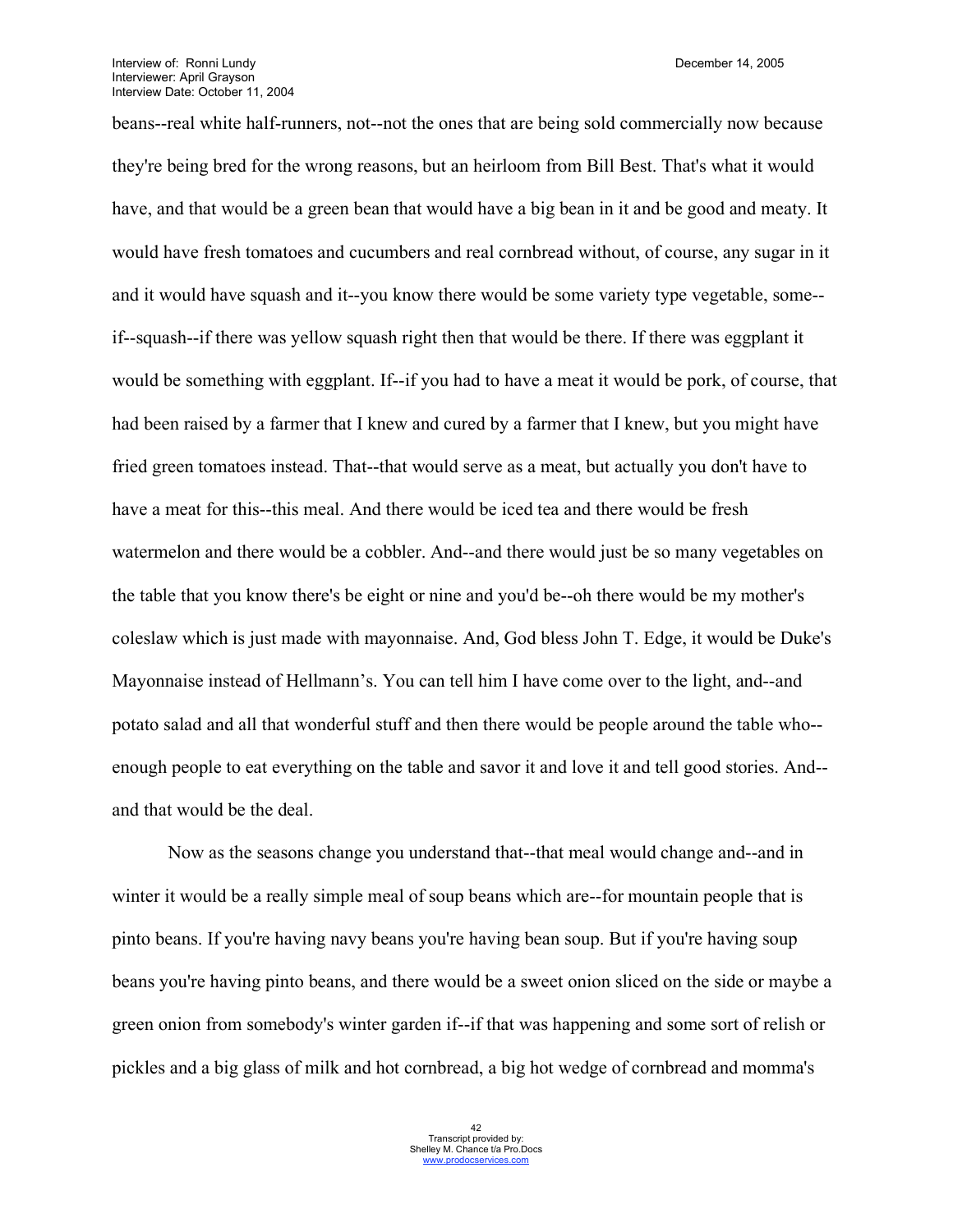coleslaw would be there again with that meal and things that had been put up--anything that had been put up by the aunts and that would be--that would be that meal. You know there are different meals that--at different times of the year.

It's hard--it's hard to pin it down and since--since my horizons have broadened as well I've added more deep Southern things like lady cream-peas, oh--hmm, God they should be on any--anybody's list or purple hull peas, you know and--and green--and oh in the--in the winter meal you would have kale greens because I'm from the mountain South, so we--we did kale and not collard. But you'd have--you'd have a winter green on the table and then you'd have mashed potatoes on the table and you would put the mashed potatoes on the plate next to the greens, so that when you did your fork, you'd scoop up a little bite of each which is--which is a nod to our Irish history. In Colcannon, you know, which is--is the green and the--and the potatoes cooked together. Okay; I've got to stop. I know--I know and we're starving now and--and we'd have to keep going on for hours. And then there's the meal that you have on the third Thursday, you know. **[***Laughs***]**

1:25:45.2

**AG:** I will--I will--one more thing.

1:25:46.1

**RL:** Uh-huh.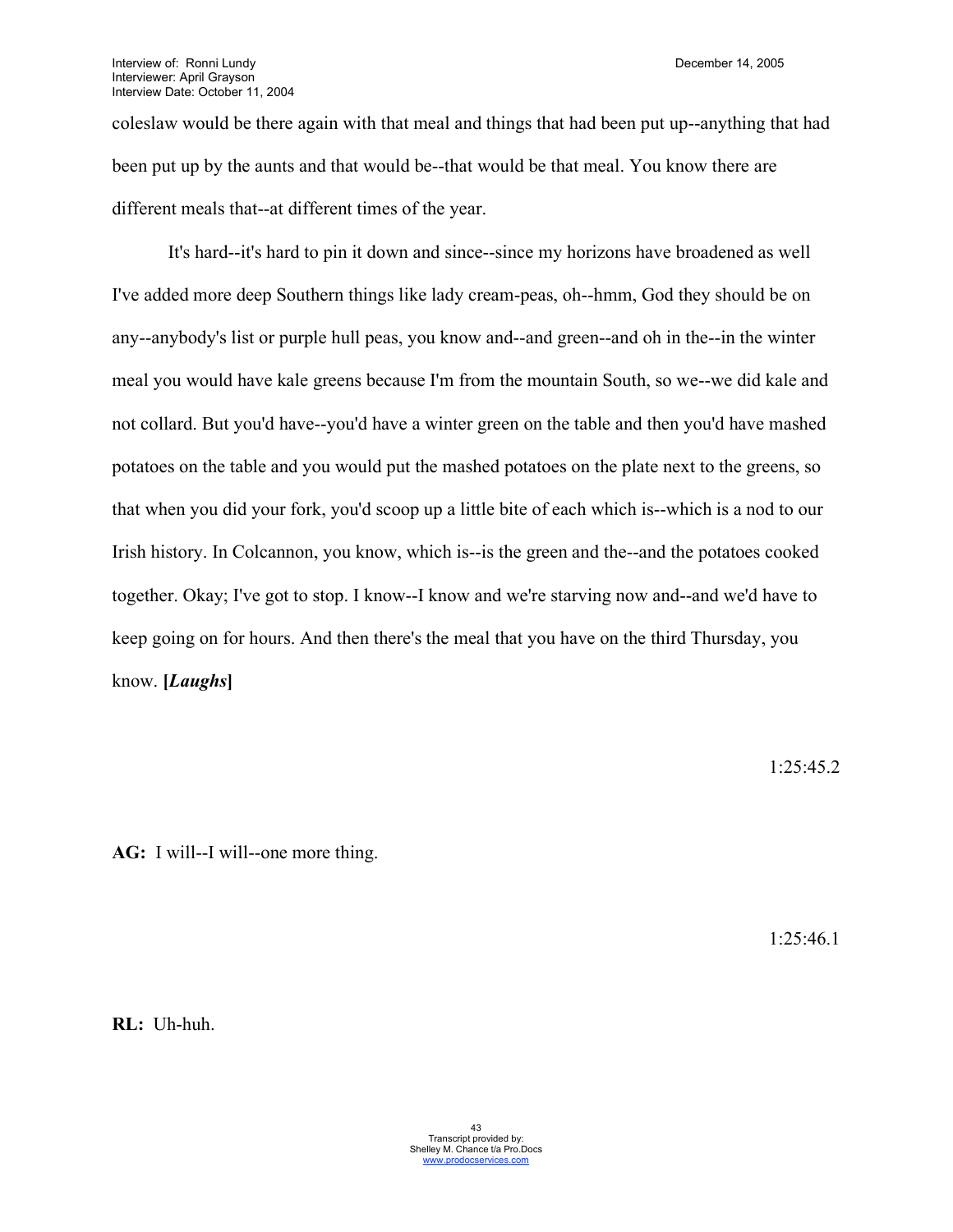1:25:46.8

**AG:** The radio shows that they're starting through SFA called *Cornbread Nation*; they asked me to have each person do a little riff where I would example--for example say *this is April Grayson. I love butter beans and fried okra and you're listening to Cornbread Nation*. So I was wondering if you could contribute to that.

1:26:07.8

**RL:** Sure.

1:26:08.4

**AG:** Make up your own.

1:26:09.3

**RL:** I've got it. You ready? This is Ronni Lundy and I love soup beans with real cornbread--no sugar added, and you're listening to *Cornbread Nation*.

1:26:20.3

1:26:21.4